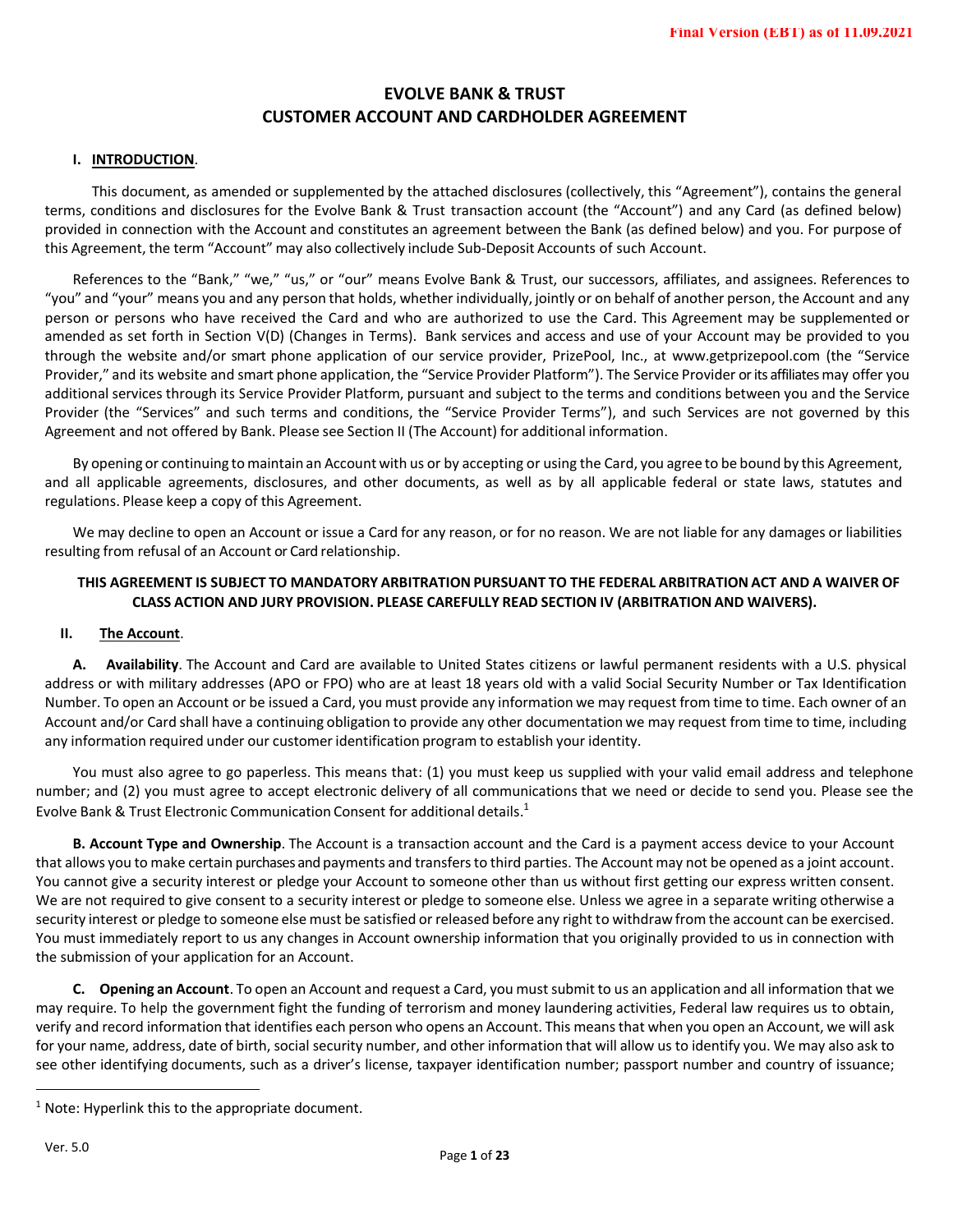alien identification card number; or number and country of issuance of any other government-issued document evidencing nationality or residence and bearing a photograph or similar safeguard. If, for any reason, you are unable to provide the information necessary to verify your identity, the Account may be blocked or closed, which may result in additional fees assessed to the Account.

By opening an Account, you agree that we can gather your personal information from one or more consumer reporting agencies, governmental entities and/or other third parties, including, but not limited to, the Service Provider. You also agree that we have the right to access follow-up consumer reports while your Account is open for maintenance, review or collection purposes.

By applying for an Account or Card, you certify that all information you have provided to us, including, but not limited to, your name, mailing address and residential address (if different), social security number (or passport number and country of issuance) or other identification documentation, date of birth, telephone number and other information provided at our request, is true, accurate and complete. If you falsify, misrepresent, or fail to provide requested information, we may cancel your Account or Card. In addition, funds tied to suspected illicit or illegal activity may be subject to internal holds and investigation and potentially federal investigation. We reserve the right to restrict or delay your access to any such funds, subject to applicable law. We may share any of the information collected and any results of any investigation with the Service Provider. Please see our Privacy Policy for additional details.

Your Account will not be considered "opened" until it is funded. This means your balance must be at least a penny. Once your account is considered "opened," there is no minimum balance required and no maximum balance limit. However, we may, at our sole discretion and at any time, require a minimum balance and set a maximum balance limit.

**D. Service Providers**. You understand that we have engaged the Service Provider to perform a number of services for you under this Agreement, including, but not limited to, identity verification, compliance monitoring, risk mitigation, managing your Account and Card and other services we may require. The Service Provider, along with its partners and agents, is the servicer of your Account and Card. In that capacity, Service Provider may act on our behalf, perform our obligations and/or enforce our rights under this Agreement. Separate and apart from its role as our servicer, the Service Provider may also offer Services to you. You agree that you may only access the Account through the Service Provider. You may provide us with payment instructions and view certain Account information by using the Service Provider Platform. Subject to applicable law, you understand that any payment instruction or activity performed using the Services shall be deemed authorized and valid and Bank is under no obligation to investigate the instruction or activity.

Separate and apart from its role as our servicer, the Service Provider may also offer Services to you. We are neither responsible for the provisioning of such Services nor do we make any recommendations, representations, warranties or suggestions regarding such Services. To the fullest extent permitted by law, we will not have any liability in connection with the Services and disclaim all warranties, either express or implied or statutory, including, but not limited to, any implied warranties of merchantability, fitness for a particular purpose and lack of viruses related to the Services. Subject to applicable law, in no event shall we be liable for any losses or damages related to your use of Services.

### **III. Using Your Account, Debit Card and Account Disclosures**.

### **A. Debit Card**.

i. General Card Information. In connection with your Account, we may (but are not obligated to) issue you a debit card (the "Card") that will automatically link to your Account and be funded by your Account. If a Card is made available to you, the Card allows you to access funds deposited to your Account by you or on your behalf pursuant to the terms of this Agreement. The Card is not a credit card, prepaid card or a gift card and may not be gifted, sold or transferred. The expiration date of the Card is listed on the Card. However, the funds in your Account will not expire, regardless of the expiration date listed on your Card. The Card will remain the property of the Bank and must be surrendered upon demand. The Card is nontransferable, and it may be canceled, repossessed, or revoked at any time without prior notice, subject to applicable law. We have no responsibility for failure of any machine, merchant, financial institution or any other party to honor your Card. We may decline to authorize a transaction for any reason. We are not responsible for any losses you may incur if we do not authorize a transaction. You understand that any person may deny acceptance of or refuse to accept your Card and we are not responsible for such denial or refusal.

Not all services or features of your Card described in this Agreement are available to all persons or at all locations. Any offer of a service or feature of your Card or Account in this Agreement will be deemed void where prohibited. Use of the Card is also subject to all applicable rules and customs of any payment network, clearing house or other association involved in transactions in addition to this Agreement. We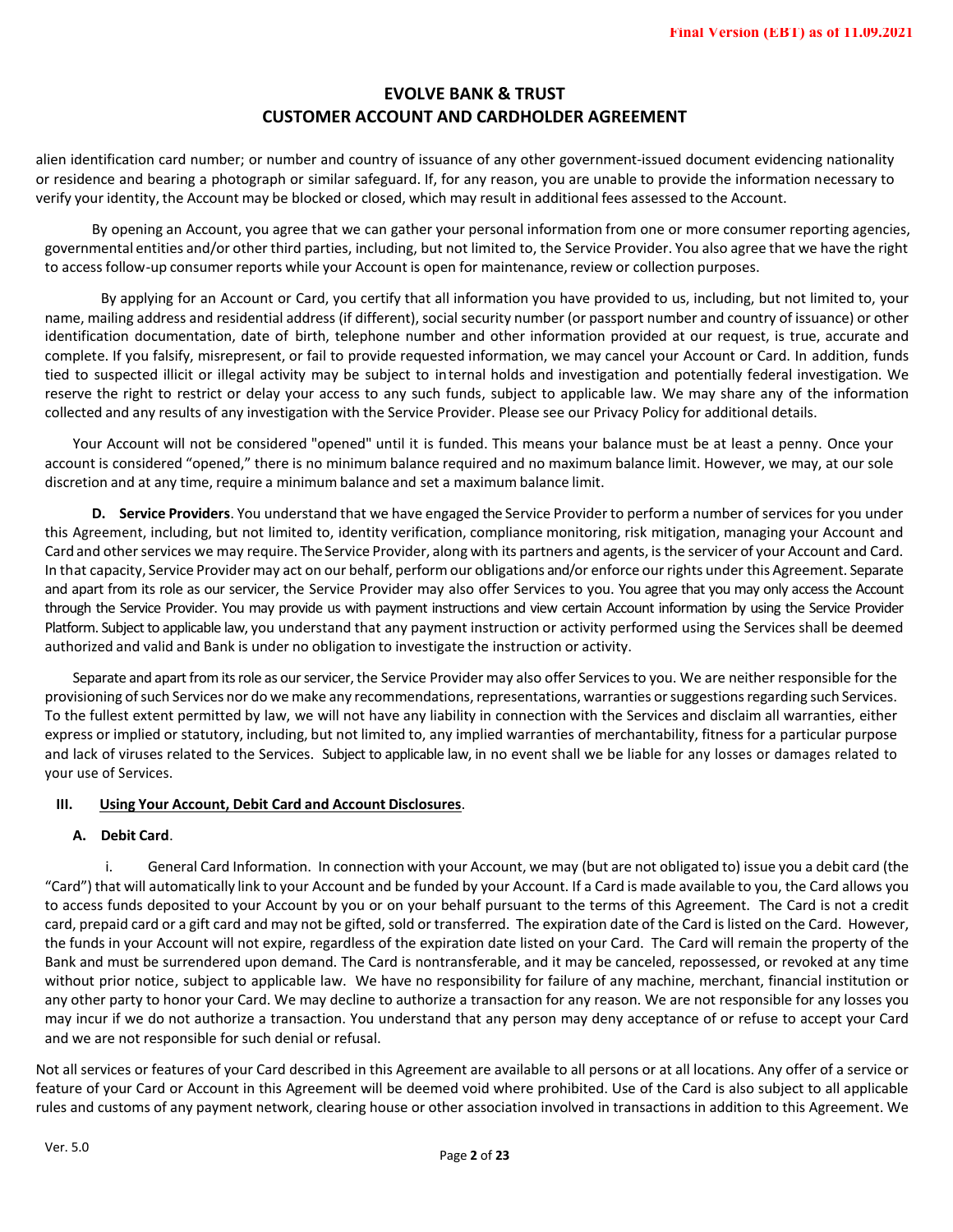reserve the right to limit, at our sole discretion, the provision of any such services under this Agreement to any person or in any location. We can waive or delay enforcement of any of their rights under this Agreement without losing them.

ii. Card Activation. You must activate the Card and complete the activation process, including setting a Personal Identification Number ("PIN"), before it may be used. You must maintain your PIN in confidence and not give it to anyone. You should memorize your PIN and not write down your PIN or keep your PIN with your Card. If you believe that anyone has gained unauthorized access to your PIN, you should advise the Bank and Service Provider immediately, following the procedures in Section III(A)(xii) (Card Cancellation, Suspension and Limits, Lost or Stolen Card, Card Replacement). For reporting errors, please see Section VII(G) (Liability for Unauthorized Transfers) below. You may need to provide personal information in order for your identity to be verified and for completion of the activation process. You agree to sign the back of the Card immediately upon receipt.

iii. Card Use. Once your Card is active, subject to the limitations of this Agreement, you may use your Card, as applicable, to make purchases at any merchant that accepts payment using the Card, as long as you do not exceed the value available in your Account and as no purchase (whether individually or in aggregate) exceeds the transaction Limits set forth in Exhibit 2 (Transaction Limits) or transfer exceeds the limits set forth in Section VII(B) (Transfer Limitations). Exhibit 2 is incorporated herein by reference. Each time you use the Card, you authorize the Bank to reduce the value available in your Account (i.e., debit your Account) by the amount of the transaction and any applicable fees. We reserve the right to refuse to make any transfer or process any transaction for security, credit, legal/regulatory, or other reasons, as we determine in our sole discretion. Subject to applicable law, you are responsible for all transactions you authorize using the Card, including any losses, charges, or penalties incurred as a result. See Section VII(G) (Liability for Unauthorized Transfers) below for additional information and limitations on your liability. You may be charged for your use of the Card at ATMs. There may be Fees associated with some of your Card transactions. The Card is the property of the Bank, and if your Account is closed or your Card privileges are cancelled, you agree to stop using the Card and destroy the Card or return the Card to the Bank, upon its request.

iv. Card and Account Fees. The fees relating to the use (including misuse) of your Card and/or Account are set forth in this Agreement and the attached Fee Schedule exhibit (Exhibit 1) (the "Fees"). Exhibit 1 is incorporated herein by reference. Fees incurred pursuant to the terms of this Agreement will be withdrawn from your Account and will be assessed even if there is no remaining balance in your Account, unless prohibited by law.

You are responsible for all authorized transactions initiated and fees incurred by use of the Card. The Card is solely for your use and you may not request an additional card for another person, and you may not permit anyone else to use your Card or Account, unless approved by us or as set forth in this Agreement. Without limiting the foregoing, if you permit another person to have access to your Card or Account, this will be treated as if you authorized such use and you will be liable for all transactions and fees incurred by those persons. You are wholly responsible for the use of each Card according to the terms of this Agreement, subject to subsection xii (Card Cancellation, Suspension and Limits, Lost or Stolen Card, Card Replacement) and Section VII(G) (Liability for Unauthorized Transactions) below, and applicable laws.

v. ATMs. With your PIN, the Card may be used to obtain cash at any Automated Teller Machine ("ATM") in the U.S. displaying the Mastercard acceptance marks, subject to your applicable daily cash withdrawal limit set forth in Exhibit 2 (Transaction Limits). The Card cannot be used at ATMs outside the U.S. without prior notice and approval. Fees may apply (see Exhibit 1 for details). ATM owner-operators may impose their own fees and lower limits on cash withdrawals. You may be charged a fee by the ATM operator even if you do not complete a withdrawal. This ATM fee is a third party fee amount assessed by the individual ATM operator only and is not assessed or controlled by us. This ATM fee amount will be charged to your Account. All ATM transactions are treated as cash withdrawal transactions and subject to your daily cash withdrawal limit. You may use your PIN and Card at any Point of Sale ("POS") device, as permitted by a merchant that bears the Mastercard acceptance marks, and subject to your daily purchase limit. If you use your Card to get your Account balance information from an ATM, the Account balance may not reflect recent transactions, and may include funds that are not available for immediate withdrawal.

vi. Foreign Transactions. The Card may be used to conduct transactions within the 50 United States, District of Columbia and U.S. Territories (Puerto Rico, Guam, Northern Marianas, the U.S. Virgin Islands, and American Samoa). The Card may be used to conduct international purchase transactions, including, without limitation, transactions conducted on international merchant websites or mobile applications accessible within the U.S.; provided the merchant accepts the Card and we have enabled this functionality. Charges from foreign merchants and financial institutions may be made in a foreign currency. We will post transactions to your Account in U.S. dollars based on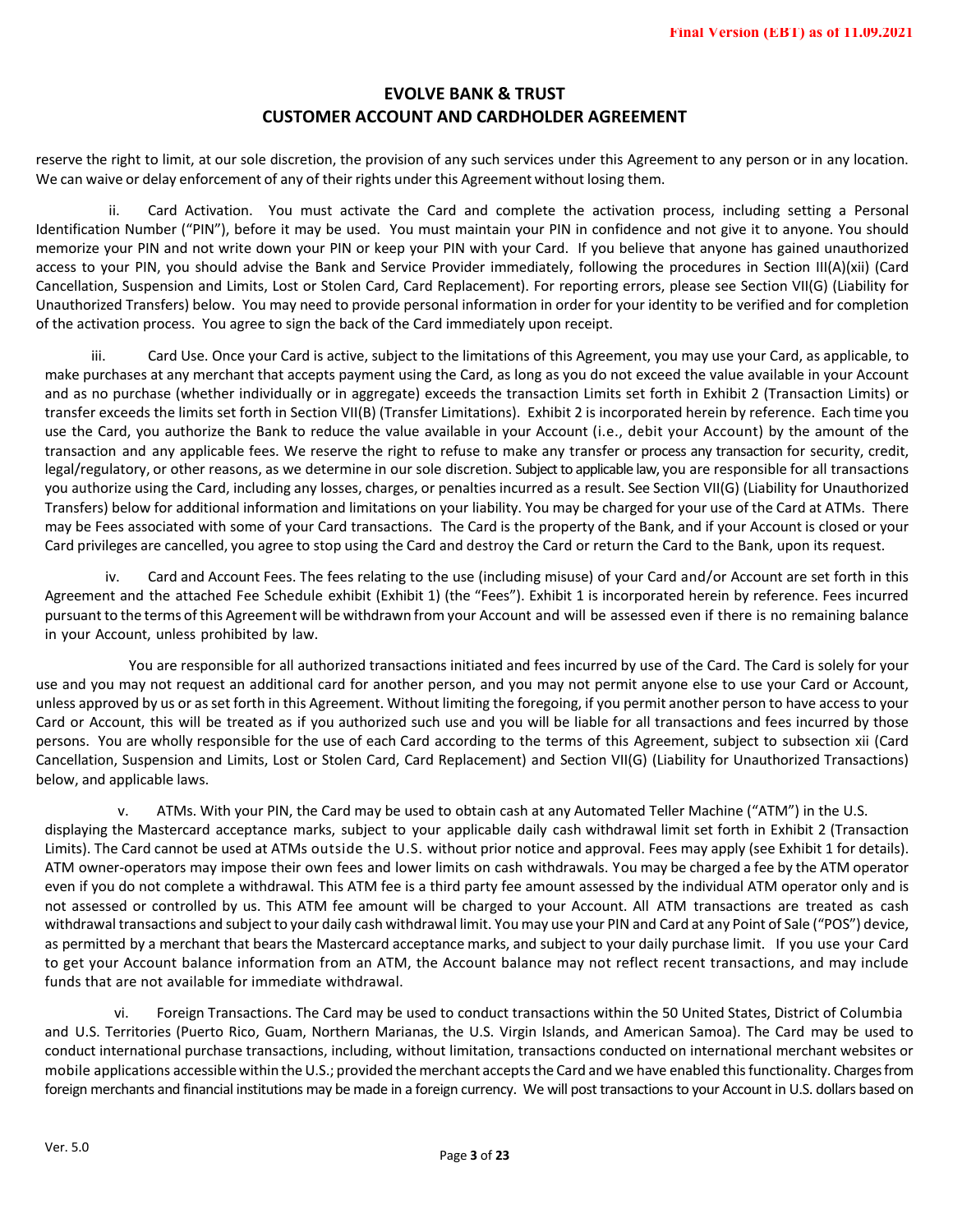the exchange rate on the day we settle the transaction, plus any special currency exchange charges that may be imposed by us, the Mastercard network and/or by any third-party used to complete the transaction. The exchange rate applied to each such transaction is (1) a rate selected by Mastercard from the range of rates available in wholesale currency markets for the applicable central processing date, which rate may vary from the rate Mastercard itself receives; or (2) the government-mandated rate in effect for the applicable central processing date. Because of the special charges and possible differences in exchange rates between the time we settle and the time you initiated the transaction, the charge for a foreign transaction may be less than or greater than the cash advance or purchase at the time it was made. Foreign transactions are subject to foreign transaction fees, including those set forth in Exhibit 1 and any other fees imposed by the payment network and/or any third party used to complete the transaction, and will be included in the amount charged to your Card or otherwise be debited from your Account.

vii. Card Not Present Transactions. If you initiate a transaction without presenting your Card (such as for a mail order, internet or telephone purchase), the legal effect will be the same as if you used the Card itself. For security reasons, the amount or number of such transactions you may make may be limited.

viii. Split Transactions. If you do not have sufficient funds in your Account, you can instruct the merchant to charge a part of the purchase to the Card and pay the remaining amount with cash or another card. These are called "split transactions." Some merchants do not allow cardholders to conduct split transactions. Some merchants will only allow you to do a split transaction if you pay the remaining amount in cash. If you fail to inform the merchant that you would like to complete a split transaction before swiping your Card, your Card is likely to be declined.

ix. Authorization Holds. When you use your Card to purchase goods or services or to make a cash back withdrawal transaction, the merchant may request a preauthorization for the transaction. If the merchant makes such a request and there are sufficient available funds in your Account, we will approve the transaction and a "hold" is placed on your Account for the amount of the preauthorization request (which may vary in some casesfrom the amount of the actual purchase, depending on the merchant or purchase type), until the merchant sends the final payment amount of your purchase, or for up to sixty (60) days, even if you fail to make the purchase, to the extent permitted by applicable law. The merchant controls the timing of both the Card authorization and settlement of the transaction. During the hold period, you may not have accessto the preauthorized amount in your Account. We will not be responsible if any transactions are not completed because of the hold. If the preauthorization request varies from the amount of the actual transaction, the actual transaction amount will be debited from your Account, even if this results in your Account balance becoming negative. You remain responsible for any negative balances in your Account. If you use the Card at an automated fuel dispenser ("pay at the pump"), the transaction may be preauthorized for an amount up to \$100.00. If the Card is declined, but you have sufficient funds available in your Account for which the Card was issued, you should use the Card to pay for the purchase inside with the cashier. If you use the Card at a restaurant, a hotel, for a car rental purchase, or for similar purchases, the transaction may be preauthorized for the purchase amount plus up to 20% to ensure there are sufficient funds available to cover tips or incidental expenses incurred. You do not have the right to stop payment on any purchase or payment transaction originated by use of the Card once an authorization is approved.

x. Return of Funds. If you are entitled to a refund for any reason for goods or services obtained with the Card, you agree to accept credits to your Account for refunds and agree to the refund policy of the merchant. Neither the Bank nor Service Provider is responsible for the delivery, quality, safety, legality or any other aspects of the goods or services you purchase from others with the Card. If you have a problem with a purchase you made with the Card, or if you have a dispute with the merchant, you must handle it directly with the merchant. The amounts credited to your Account for refunds are generally made available to you within seven (7) days from the date the refund transaction occurs.

xi. Receipts. You should get or request a receipt at the time you make a transaction or obtain cash using your Card. You agree to retain your receipts to verify your transactions. You can get a receipt at the time you make a withdrawal from one of our ATM terminals (if available) using your Card.

xii. Card Cancellation, Suspension and Limits, Lost or Stolen Card, Card Replacement. We reserve the right, at any time and in our sole discretion, to limit your use of the Card, including limiting or prohibiting specific types of transactions. We may refuse to issue a Card, revoke Card privileges, or cancel your Card with or without cause or notice, other than as required by applicable law. If you would like to cancel the use of your Card, you may do so by calling +1-888-816-0491 or the number on the back of your Card or contact us via our mobile application. You agree not to use or allow others to use an expired, revoked, cancelled, suspended or otherwise invalid Card. The cancellation of Card privileges will not otherwise affect your rights and obligations under this Agreement.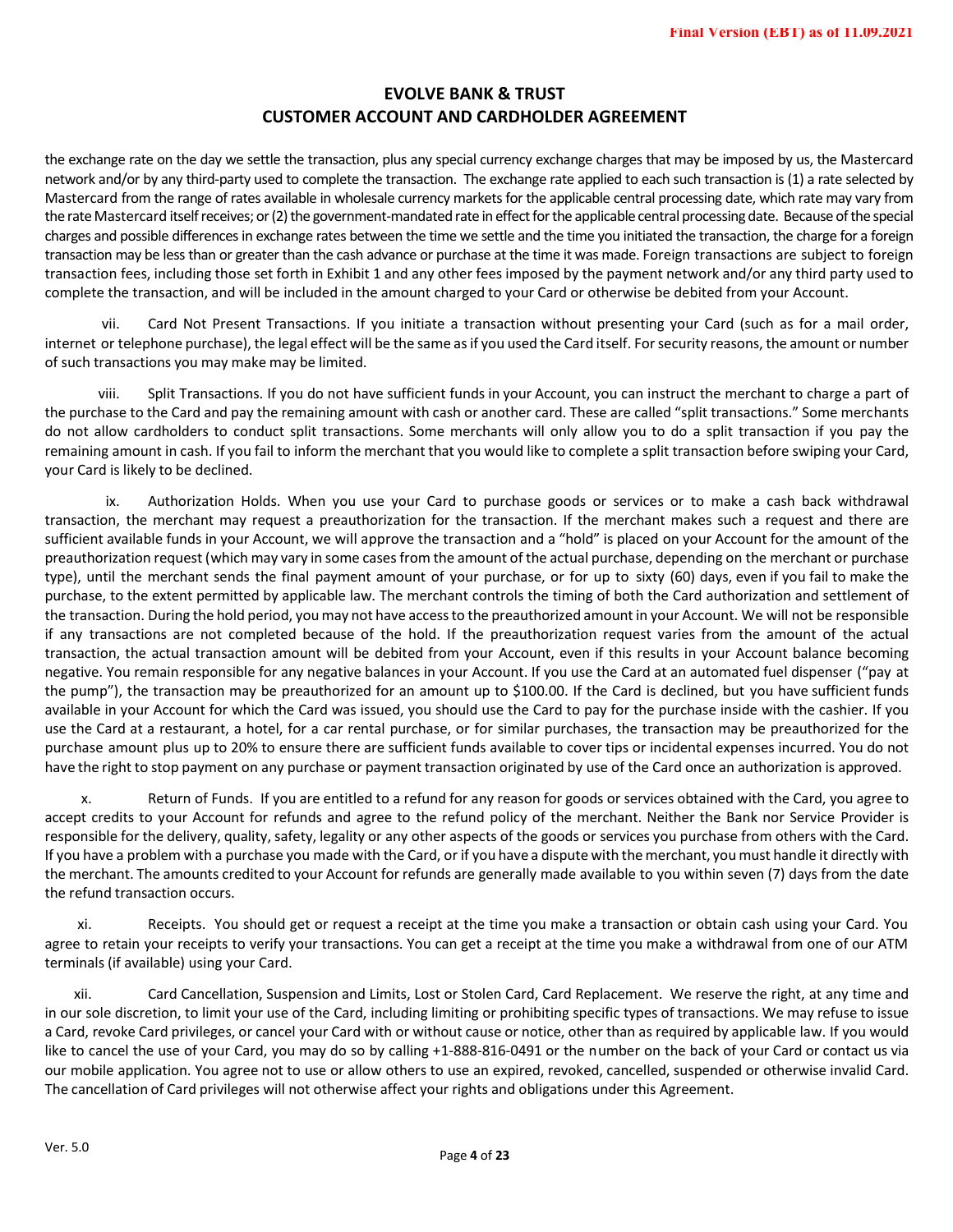If you believe your Card or PIN has been lost, stolen or compromised, immediately call +1-888-816-0491 or the number on the back of your Card or contact Service Provider by email at support@getprizepool.com or contact us via our mobile application. Please refer to Section VII (Electronic Fund Transfers Disclosure) for information on lost or stolen Cards and how to limit your liability for unauthorized transactions. If you need to replace the Card for any other reason, call +1-888-816-0491 or send an email to support@getprizepool.com or contact us via our mobile application to request a replacement. You will be required to provide personal information which may include the last four digits of your Card number, your full name and knowledge of the Card transaction history.

We may refuse to issue, deactivate, revoke, suspend or cancel your Card at any time with or without notice to you, other than as required by law. This includes deactivating or canceling your Card if it has been lost or stolen to prevent unauthorized transactions. You agree not to use your Card once it has been deactivated, revoked, suspended or canceled. We may also limit your use of the Card, including limiting or prohibiting specific types of transactions. If you would like to cancel your Card, you may do so at any time by contacting us by emailing Service Provider at support@getprizepool.com. The cancellation of your Card privileges will not otherwise affect your rights and obligations under this Agreement.

xii. Digital Wallet. You may elect to add your Card to one or more digital wallets ("Digital Wallets") supported by us if we make such Digital Wallet services available to you, subject to our Digital Wallet terms and conditions. If you add your Card to a Digital Wallet supported by us, you are subject to our terms and conditions governing the use of your Card in connection with the Digital Wallet. You or an authorized user may also be permitted to add your Card to a Digital Wallet supported by another financial institution or third party, which could be used for purchases or other transactions without presenting the Card. Any such transactions are covered by this Agreement.

**B. Linking Accounts**. You may link your bank account at another financial institution ("Linked Account") to your Account in order to transferfunds between your Linked Account and your Account. You represent and warrant: (1) that you have the right to authorize any and all charges and debits to the Linked Account; (2) the Linked Account is held at a depository institution located in the U.S.; and (3) you are individually or jointly the owner of the Linked Account. You will indemnify and hold us harmless from any claims by any person related to the Linked Account, including any other owner of the Linked Account. You are not permitted to link your Account with a credit, debit, gift, or other type of card issued by a third party or another bank. You may deposit funds into or withdraw funds from your Account by using the Service Provider Platformto initiate an Automated Clearing House transfer ("ACH Transfer") fromthe Linked Account. You may withdraw funds from your Account by using the Service Provider Platform to initiate an ACH Transfer from your Account and depositing such funds into your Linked Account. The external account that you are depositing funds into or withdrawing funds from must be at an external bank located in the U.S. We do not accept requests made otherwise to initiate ACH Transfers. Requestsfor ACH Transfersto debit the Linked Account that are made before 4:00 PM CST on a business day, shall be considered received on the business day the request is made. Requests for ACH Transfers to debit the Linked Account that are made after 4:00 PM CST on a business day or on a non-business day, shall be considered received the next business day.

**C. Internal Transfer Between Accounts at the Bank**. We may (but are not obligated to) permit you to initiate a transfer of funds between your accounts at the Bank through a Service Provider Platform. We do not accept requests made otherwise to initiate internal transfers.

**D. Cash-Pick Up**. We may (but are not obligated to) allow you to participate in Mastercard Cash Pick-Up, whereby you may send or cash disbursements to other persons. If Mastercard Cash Pick-Up is made available to you, it is subject to separate terms and conditions. By using Mastercard Cash Pick-Up, you authorize us and/or our agents to debit your Account for any cash disbursements you may request. We reserve the right to refuse to make any transfer for security, credit, legal/regulatory, or other reasons, as we determine in our sole discretion. You are responsible for all transactions you authorize using Mastercard Cash Pick-Up, including any losses, charges, or penalties incurred as a result.

**E. Deposits**. When you make a deposit, we will act only as your collection agent and will not be responsible beyond the exercise of good faith and ordinary care. All deposits are provisionally credited subject to our receipt of final payment. If a deposit or transfer of funds into your Account is returned or rejected by the paying financial institution for any reason, you agree that we may deduct the amount of the deposit or transfer against your Account, without prior written notice to you.

1. You may make a deposit into your Account by ACH Transfers or any other method we make available to you. You may also arrange for recurring deposits, such as direct deposits, to be made electronically to your Account.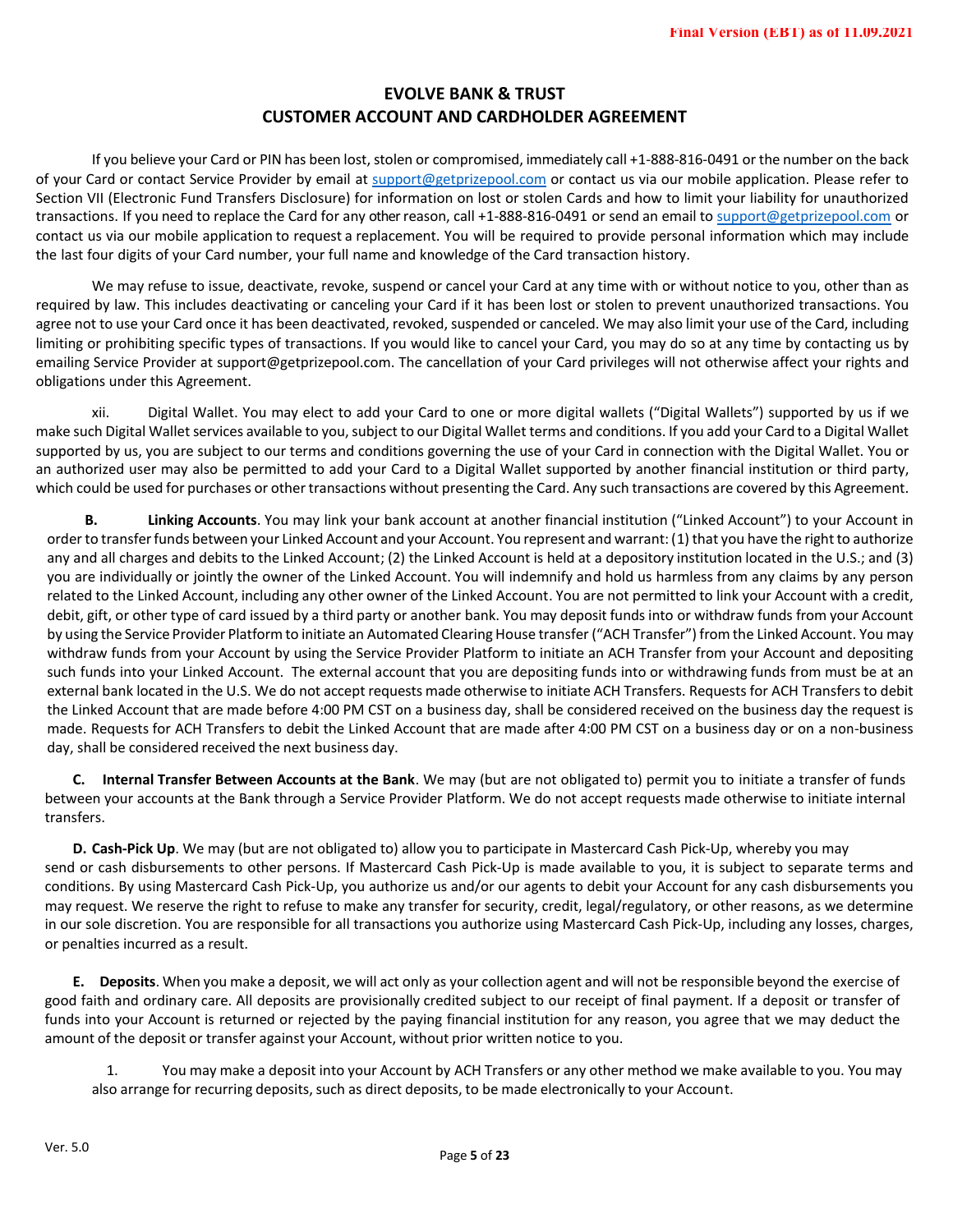2. We do not accept deposits by mail, cash, paper check or foreign currency deposits. We are not liable for wire transfers that you may attempt into your Account or deposits of any kind that you mail to us, including if it is lost in transit, lost in the mail, or otherwise not received by us. If you attempt to make a deposit through a prohibited means, the transaction will be rejected. If you mail us a cash deposit, we will send the cash back to you. We may but are not obligated to accept checks. If you mail a paper check to us, including personal checks, money orders or cashier's checks, we may either apply the check to any negative balance you may have on your Account or send the check back to you. We do not accept any deposits in foreign currency. Any deposits received in foreign currency, whether in the form of cash or check, will be sent back to you. We will send all items back to the address we have for you on file and we are not liable if you do not receive the return mail or cash or items.

3. Subject to the limitations set forth herein, you may only deposit with us funds that are immediately available, which under applicable law are irreversible and are not subject to any lien, claim or encumbrance.

**F. Withdrawals**. Except as provided herein and subject to Exhibit 2 (Transaction Limits) and Section VII(B) (Transfer Limitations), you may make withdrawals from your Account up to the available balance in your Account by any means that we make available to you. We may refuse a withdrawal request exceeding the available funds in your Account even if you make a deposit later in the business day after we refuse your withdrawalrequest. If your available balance is not enough to pay a transaction you make, we may assess an insufficient or unavailable funds fee, regardless of whether we pay the transaction. We may allow withdrawals at any time, but reserve the right to require seven (7) days written notice of intention to withdraw funds from your Account if your Account is a negotiable order of withdrawal (NOW) account.

You are not permitted to make withdrawals from your Account by creating a check drawn on your Account. If you attempt to make any transactions with your Account using a credit, debit, gift or other type of card issued by a third party or another bank or by creating a check drawn on your Account, we may reject and/or return the transaction without notice to you and may consider such action to be a violation by you of this Agreement.

Before allowing a transaction, we may request you to provide us with identification, authorization, documentation or other information that we deem necessary. We may refuse a withdrawal if you fail to comply with our request. We may tell you in advance when we are going to refuse a withdrawal request but will not be required to do so.

Subject to the terms set forth in Section II(A) (Debit Card) and Exhibit 2 (Transaction Limits), you may also withdraw funds from certain ATMs. Other third-party fees may also apply to out-of-network ATM transactions. Please refer to Section II(A) (Debit Card) and the Fee Schedule for additional information. All withdrawals are subject to limitations set forth in Exhibit 2 (Transaction Limits) and VII(B) (Transfer Limitations).

**G. Payment Instructions**. You agree that any payment instructionsreceived by us (such as requeststo withdraw or transfer funds from your Account) through the Service Provider Platform or in connection with your username, passphrase, PIN or mobile device used to access the Service Provider Platform (collectively "Credentials") will be deemed to be authorized by you, subject to applicable law. The use of any of your Credentials by another person will be as effective as your use of the Credentials, regardless of whether the person affixing the Credential was authorized by you and regardless of the means by which the Credential was affixed, subject to applicable law. For example, if you provide your username and password used to access the Service Provider Platform to another person and that person uses that information to withdraw funds from your Account, we will deem the withdrawal to be authorized by you. Unless prohibited by applicable law, you agree to hold us harmless and indemnify us for any liability incurred for reasonably acting upon such instructions which bear any of your Credentials. You agree to keep confidential and to take all reasonable precautions and make all reasonable efforts to protect the secrecy of all Credentialsissued to you, selected by you, or utilized by you. If any of your Credentials become lost or known to another person, you agree to notify us immediately so that a replacement may be issued. If you believe your Credentials are no longer secure or confidential, or that someone has used your Credentials without your permission, please contact us immediately by calling +1- 888-816-0491 or notifying us through the Service Provider Platform.

We may refuse to follow any of your payment instructions if we think they are illegal or potentially harmful to us or any other person. If we follow your payment instructions, we may require other security measures to protect us from any losses we may suffer. To the greatest extent permitted by law, you agree to pay us back for any damages or losses (including, but not limited to, the reasonable costs of an attorney) that we suffer if we take an action based on your (or what appears to be your) oral, written or electronic instructions.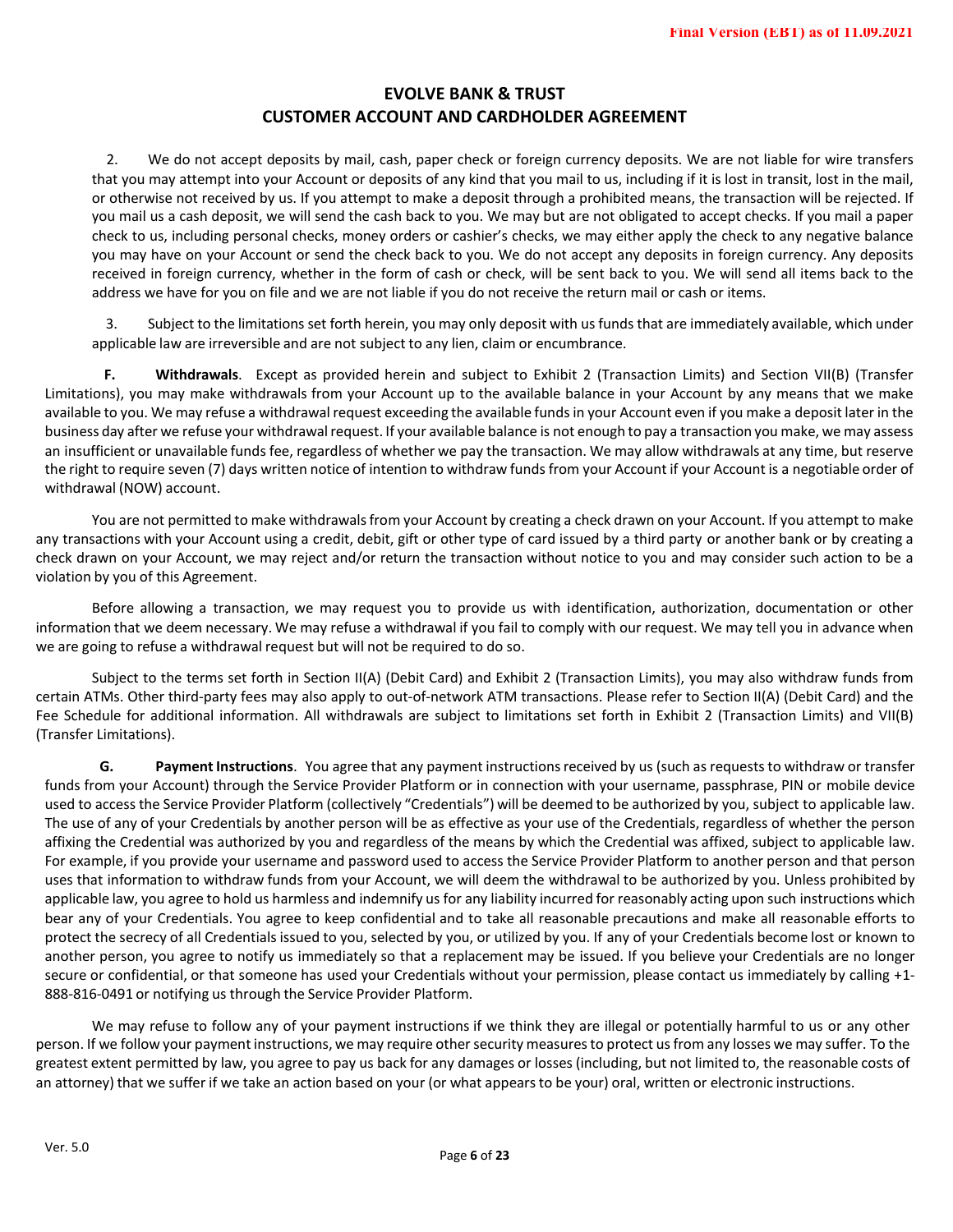### **H. Posting Order of Credits and Debits**.

i. Posting Orders. This section summarizes how we generally post some common transactions to your Account. Posting transactions to your Account impact your Account balance. Posting a credit increases your balance, while posting a debit or hold reduces your balance. Credits include deposits and credits we make. Holds include deposit holds, Card authorizations and holds related to withdrawals and EFTs (as defined below). Debits include withdrawals, transfers, payments from your Account, Card transactions and fees.

We use automated systems to process transactions and then to post transactions to your Account. When we process multiple transactions for your Account on the same day, you agree that we may in our discretion determine our posting orders for the transactions and that we may credit, authorize, accept, pay, decline or return credits, debits and holds in any order at our option. We generally post common transaction as set forth herein. We group the different types of transactions into categories. We use several different categories for holds, credits, and debits. Most categories include more than one transaction type. After the end of the business day, our automated systems assign each transaction received for that day to a category. We generally post all transactions within a category, using the posting order or orders that apply to that category, before we post any transactions assigned to the next category.

First, we start with the balance in your Account at the beginning of the business day, subtract holds from your balance, and make any adjustments from prior days. Next, we generally add available and settled deposits and credits to your balance and then subtract debits from your balance based on the debit category. We subtract debits in a category from your balance in order from the highest to lowest dollar amount, unless specified otherwise herein. The first category of debits to be applied against your balance are certain Card and ATM transactions (e.g., Card transactions and ATM withdrawals and transfers) and associated Card fees. The debits within this category are subtracted from your balance in date and time order our systems receive date and time information. If we make checks available to you, this category is applied next against your balance. Check posting will be in sequential order based on the check number, and for any check for which the number cannot be read, from highest to lowest amount following the posting of number legible checks. We then subtract from your balance any other types of electronic debits in order from the highest to lowest dollar amount. These debits generally include Transfers. Finally, we subtract from your balance most fees (such as monthly maintenance fees, overdraft fees, returned item fees, and ATM fees) in order from highest to lowest dollar amount. Some fees may show as "processing" until the next day.

Changing Posting Orders. You agree that we may determine in our discretion the orders in which we post transactions to your Account. You agree that we may determine in our discretion the categories, the transactions within a category, the order among categories and the posting orders within a category. We sometimes add or delete categories, change posting orders within categories and move transaction types among categories. You agree that we may in our discretion make these changes at any time without notice to you.

iii. Posting Orders Determined at End of Day. We receive credits, debits and holds throughout the day. Regardless of when during the day we receive transactions for your Account, you agree that we may treat them as if we received all transactions at the same time at the end of the business day. During the day, we show some transactions as processing. Please note that transactions shown as processing have not been posted yet. The posting order for these transactions is determined at the end of the day, with the other transactions we receive for that day and based on the category. We do not always receive debits on the same day that you conduct them. We generally post credits and debits to your Account, and report them on your statement, in a different order than the order in which you conduct them or we receive them.

iv. Overdraft Fees.<sup>2</sup> We generally determine at the time we post a debit to your Account whether it creates an overdraft and whether an overdraft or returned item fee applies. You should note that sometimes we authorize a transaction at a time when you have enough available funds to cover it, but because other transactions post before it and reduce your balance, the transaction creates an overdraft when we post it to your Account. You can avoid fees for overdrafts and returned items by making sure that your Account always contains enough available funds to cover all of your transactions. When your Account balance includes some funds that are subject to a hold, dispute or Legal Process, you should note that those funds are not available to cover your transactions. Our posting orders can impact the number of overdraft fees we charge you when you do not have enough available funds to cover all of your transactions. When several debits arrive the same business day for payment from your Account and you do not have enough available funds in your Account to cover all of the debits we receive for that day, you understand that some posting orders can result in more overdrafts, and more fees for overdraft items and returned items, than if we had used other posting orders. You agree that we may in our discretion choose our posting orders,

 $2$  Confirm overdraft fees are charged. If not, this section will need to be revised.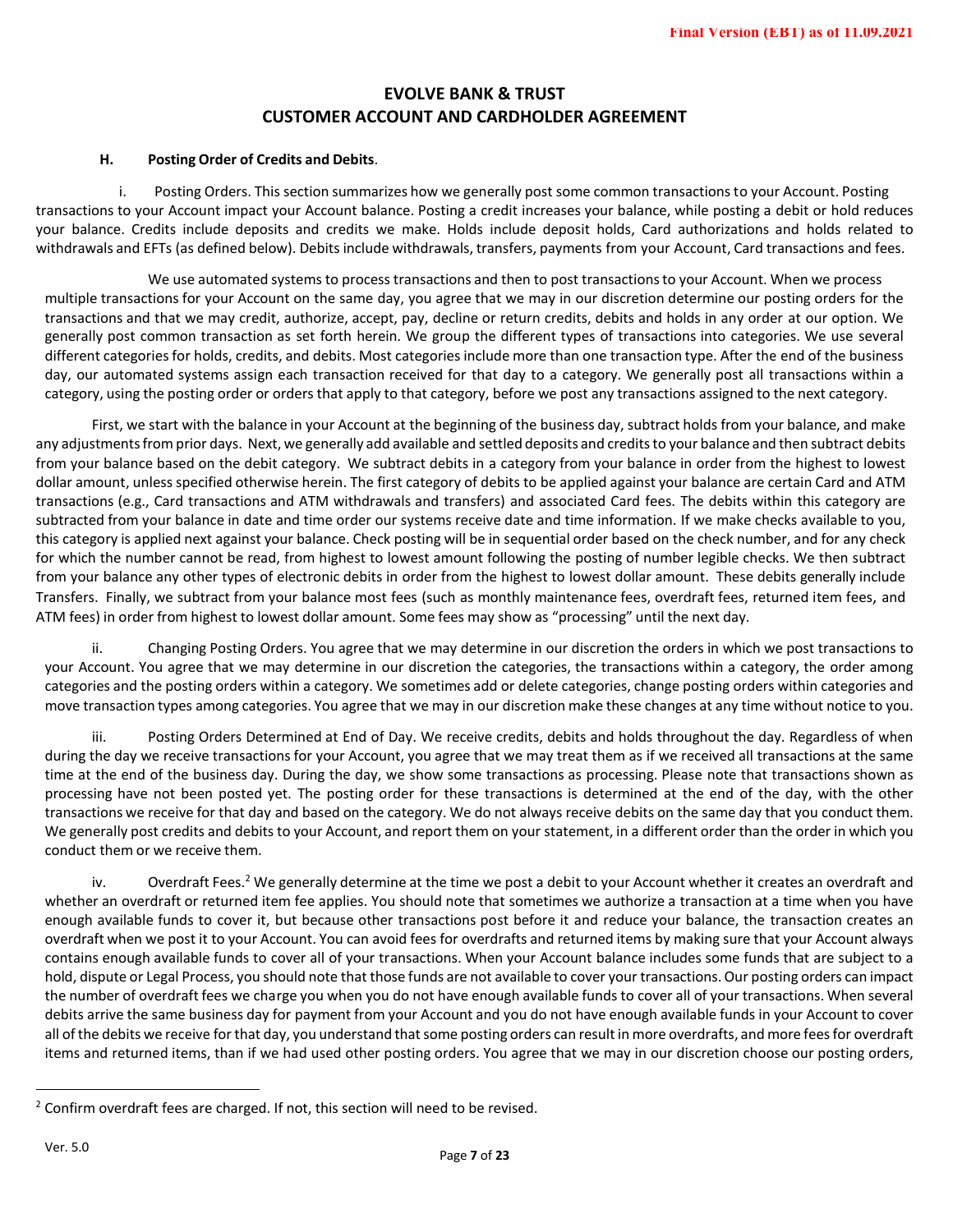and also change them from time to time, regardless of whether additional fees may result. When your Account balance includes some funds that are not available at the time that we post a debit, and you do not have enough available funds in your Account to cover the debit, the debit results in an overdraft and we generally charge you an overdraft fee or returned item fee for the debit. We do not show holds or distinguish between available and unavailable funds in your Account balance on your statement.

v. Certain Transactions Made After Business Day Ends. During processing, we may include in your Account balance some transactions that you make after the business day cut-off, but before the end of the calendar day. Deposits are made available based on Section VIII (Deposit Availability Disclosure). We generally subtract from your Account balance the following debits, when the transaction occurs after the cutoff time for the business day, but during the same calendar day: cash withdrawals made at an ATM(s) and any creditpush ACH Transfers or EFTs.

**I. Insurance Coverage**. The Federal Deposit Insurance Corporation ("FDIC") insures deposits according to the ownership category in which the funds are insured. Not all accounts may be insured. Unless otherwise stated by us or the FDIC, the Account is insured by the FDIC up to the standard maximum deposit insurance amount per depositor, per FDIC-insured bank, and per ownership category (the "Standard Insurance Amount" or "SIA"). For purposes of determining the SIA applicable to your Account, you need to consider all accounts that you also hold at the Bank. To determine SIA applicable to your Account with us and for any other FDIC insurance requirements that may apply, please visit the FDIC's website at www.fdic.gov/deposit/deposits or call the FDIC directly at 1-877-ASKFDIC (1-877-275-3342). You can also use the FDIC's Electronic Deposit Insurance Estimator (EDIE) at www.fdic.gov/edie.

**J. Legal Processes and Claims Against you or your Account.** If we receive a levy, attachment, execution, garnishment, tax withholding order, restraining order, subpoena, warrant, injunction, government agency request for information, search warrant, forfeiture or other similar order ("Legal Process") against you, any party to your Account, or against your Account, we may accept and comply with such Legal Process whether it was served to us in person, by mail, by facsimile, by email, or at one of our locations (other than where your Account, property or records are held). You direct us not to contest the Legal Process; provided, however, we are under no obligation to contest any Legal Process. Subject to any law or government authority prohibiting such disclosure, we may, but are not required to send notice to you of the Legal Process. We may refuse to permit withdrawals or transfers from your Account until the Legal Process is dismissed or satisfied. We may hold and turn over funds or other property to the court or creditor as directed by the Legal Process, subject to our right of set-off and security interest in the funds or other property. You are responsible for any losses, costs, or expenses we incur as a result of any Legal Process involving you, any party to your Account or your Account.

If we receive a claim against the funds in your Account, or if we know of or believe that there's a dispute as to the ownership or control of funds in your Account, we may, in our discretion: (1) place a hold on your Account and refuse to pay out any funds until we're satisfied that the dispute is settled; (2) close your Account and send the balance to the named account holder(s); (3) require a court order to act; or (4) take any other action we feel is necessary to protect us. We will not be liable to you for taking any such action.

We may charge your Account a fee for each Legal Process or claim involving you, any party to your Account or your Account. You agree to pay us for fees and expenses (including administrative expenses) that we incur in responding to any Legal Process or claim related to your Account, such as expenses for research and copying of documents. The fees and expenses may include attorneys' fees. We may deduct these fees and expenses from your Account or any account you have with us without prior notice to you.

We may produce or provide access to property, including documents, that are located in or at any of our locations or facilities or at any facility of a third party holding such property or documentation on our behalf, even if the facility or location is not subject to being searched per the Legal Process.

We have no liability to you if we accept and comply with a Legal Process as provided in this section or by law.

**K. Statements**. We will deliver or make available to you periodic statements for your Account as required by law. You will receive a statement as long as you have a transaction on your Account during the Statement period, and if there were no transactions on your Account, we will provide you a statement at least quarterly. The Account statement will describe payments or transfers made in connection with your Account. You agree to notify us promptly if you do not receive your statement by the date you normally would expect to receive it. You will receive an electronic statement (not paper), and you agree that the statement has been delivered or made available to you in a reasonable manner.

**L. Sub-Deposit Accounts**. We will, from time to time, place your funds provided to us in a Sub-Deposit Account. You hereby direct Bank,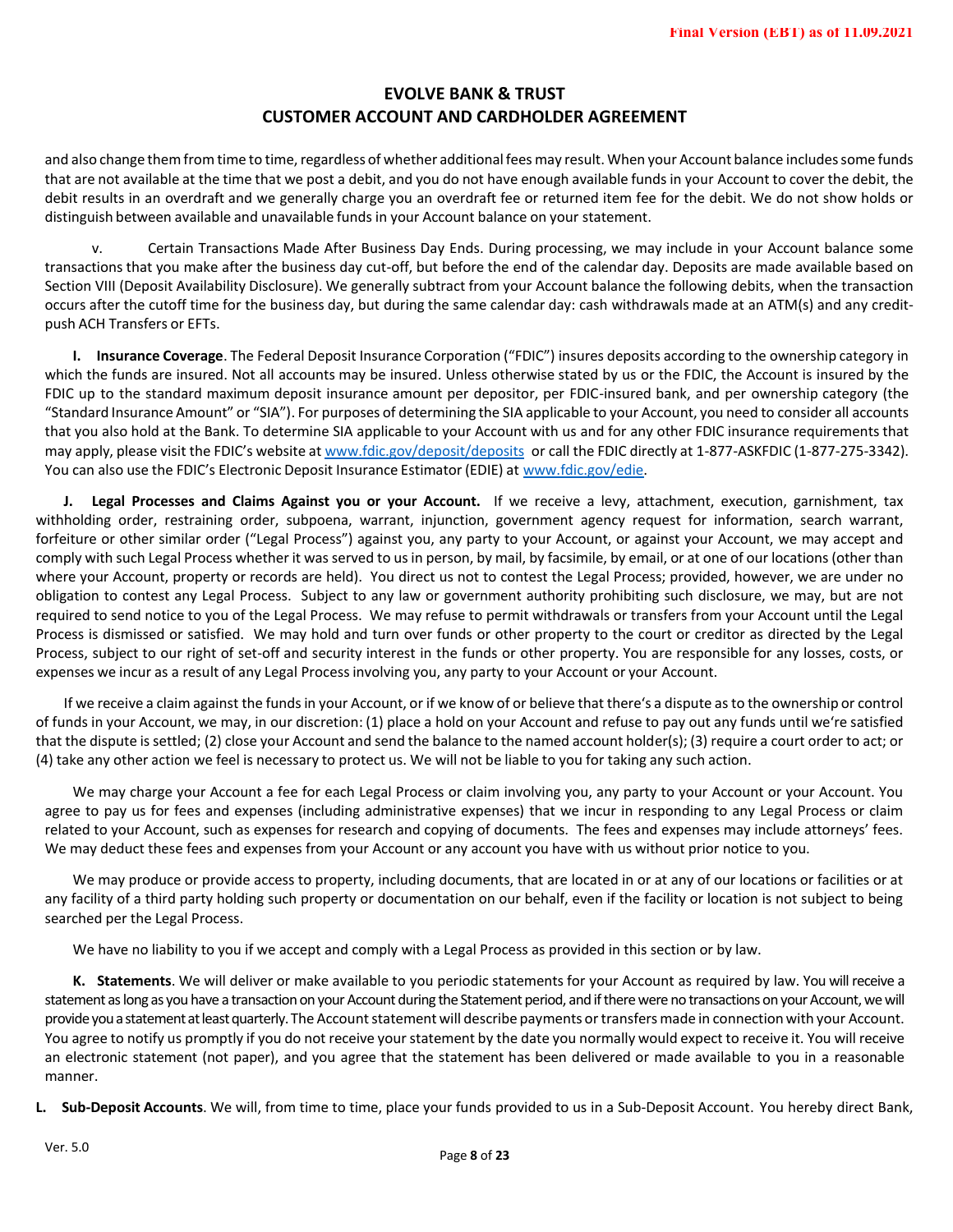as agent for you and at your written direction (as set forth herein), to open and maintain in Bank's Trust Department and/or with other financial institutions (each, an "Insured Depository Institution" and collectively, "Insured Depository Institutions") a deposit account or omnibus custody account (individually and collectively, "Sub-Deposit Account") in the name of Bank (for your benefit), and to deposit in the Sub-Deposit Account from time to time (at Bank's discretion) all or some moneys you may deliver to Bank from time to time for credit to the Account. The owner of the Sub-Deposit Account is Bank as agent and custodian for you and ownership will be evidenced by a book entry in records maintained by us. You authorize us to act as your agent with respect to establishing, maintaining and administering the Sub-Deposit Account, and you authorize us to take any action necessary to establish, maintain and administer the Sub-Deposit Account and to initiate transfers to and from your Sub-Deposit Account and Account as we may determine in our sole discretion. Bank, in its sole discretion, may divide the funds deposited into the Account into one or more separate Sub-Deposit Account to be managed by Bank. As your agent, Bank will determine the amount of funds to deposit in and withdraw from each Sub-Deposit Account, subject to the terms herein. You consent to the assets deposited in the Sub-Deposit Account with the Bank's Trust Department being considered trust assets of the Trust Department. No evidence of ownership related to the Sub-Account will be issued to you, and you will not receive any written confirmation of the establishment of the Sub-Deposit Account or transfer of funds to or from the Sub-Deposit Account. All deposits to your Sub-Deposit Account and withdrawals from the Sub-Deposit Account necessary to satisfy any debits to or withdrawals from your Account will be made by us, as your agent. The depositing of your funds into the Sub-Deposit Account will not increase your FDIC deposit insurance coverage. You authorize us to execute and deliver or file on your behalf all appropriate receipts, agreements, releases and other instruments, including whatever agreements may be required to establish and maintain the Sub-Deposit Account or to establish your ownership interest in the Sub-Deposit Account. Notwithstanding anything to the contrary, you acknowledge and agree that the funds deposited in your Account and transferred to the Sub-Deposit Account may be used by us and/or each Insured Depository Institution as a source of funding and for investment; provided, however, we will only invest such funds in certain securities, equities and debt (e.g., U.S. Treasury Bills, U.S. or state issued or guaranteed securities, corporate bonds, mutual funds, exchange traded funds, etc.) or any other investments or assets permitted by applicable law. For the avoidance of doubt and notwithstanding any other provision herein, Bank and each Insured Depository Institution intend to (and you authorize each such party to) use deposits in the Account and/or Sub-Deposit Account each such party holds to fund current and new businesses, including lending activities and investments, without benefit to you (and for their respective benefit). You acknowledge and agree that the Sub-Deposit Account and any investments made by us in connection with the Sub-Deposit Account will earn no interest or fees for you, and that we may collect any interest, investment returns and/or fees in connection with a Sub-Deposit Account or any investment contemplated herein for the exclusive benefit and account of Bank and/or Insured Depository Institutions (if applicable). However, the funds you deposit with us in your Account will be made available to you in accordance with this Agreement (and regardless of the performance of any of our loans or investments, subject to FDIC insurance limitations). You further acknowledge and agree the income that we and/or an Insured Depository Institution earn through our respective lending and investing activities may be greater than the interest earned by you pursuant to the Account Agreement (if any), that we and Insured Depository Institutions may also receive other financial benefits in connection with the funds in your Sub-Deposit Account. Our placement of funds in the Sub-Deposit Account may reflect considerations of federal and state law, our funding needs and funding needs of Insured Depository Institutions, general economic conditions or other factors determined by us in our sole discretion. We may place funds to enhance our business objectives and for balance sheet management purposes without any benefit to you. We are under no obligation to place your funds with an Insured Depository Institution. Subject to applicable law, your only rights with respect to the Sub-Deposit Account are to demand we repay you all amounts in your Account that were deposited with us, including those transferred to the Sub-Deposit Account from your Account. The Sub-Deposit Account may not be transferred to another institution, except by us or the Insured Depository Institution. You may terminate our role as your agent hereunder by providing us with thirty (30) days' prior written notice, such notice to be sent to PrizePool 535 Mission St., 14<sup>th</sup> floor, San Francisco, CA 94105. Any termination will result in a return of funds in accordance with law and closing of your Account and any Sub-Deposit Account opened specifically for you. Each Sub-Deposit Account at each Insured Depository Institution constitutes an obligation of the Insured Depository Institution and is not directly or indirectly an obligation of Bank. You can obtain publicly available financial information concerning each Insured Depository Institution at www.ffiec.gov/nicpubweb/nicweb/nichome.aspx or by contacting the FDIC Public Information Center by mail at 3501 North Fairfax Drive, Arlington, VA 22226, or by phone at 1-877-275-3342. We do not guarantee in any way the financial condition of an Insured Depository Institution or the accuracy of any publicly available financial information concerning an Insured Depository Institution. We may provide your name, tax identification number and other pertinent identifying information to Insured Depository Institution, and other parties providing services in connection with the placement of your funds and the establishing and holding the Sub-Deposit Account. Although there are two or more accounts associated with your funds (the Account and the Sub-Deposit Account), your Account is treated as a single account for reporting deposits and withdrawals, as well as for tax reporting, balance requirement, service charge, and monthly statement (which will reflect the total balance in your Account and each Sub-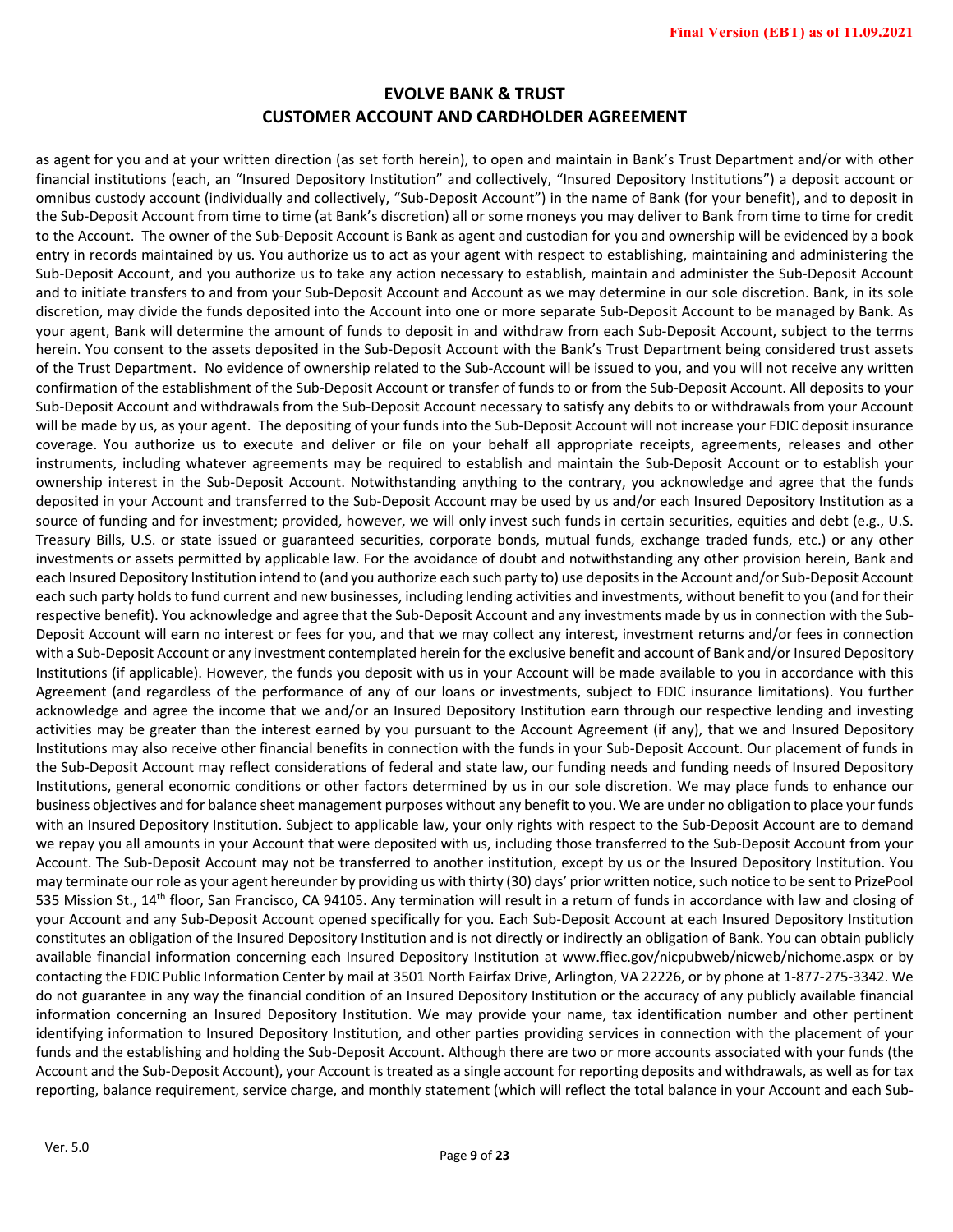Deposit Account, excluding any interest or amounts owed or belonging to us or any Insured Depository Institution). The existence of the Sub-Deposit Account will not change the manner in which you use, obtain information about or earn interest (if any) on your Account. Transfers to and from the Sub-Deposit Account will not appear on your monthly statement. We are responsible for the accuracy of your Account statements, not the Insured Depository Institutions.

**M.Interest and Interest Rate**. Your Account is not an interest-bearing account.3

**N. Prohibitions**. The Account and Card are only available for personal, family or household purposes and not for business purposes. You are not entitled to open an Account or receive or access the Card under this Agreement if you are a corporation, unincorporated business association, partnership, limited liability company, incorporated nonprofit organization, sole proprietorship or any other entity. We reserve the right to close your Account and/or Card if we determine that it is used for any impermissible purpose, as we may determine from time to time. You may not use your Account or Card for illegal gambling or any other illegal transaction or purpose. This prohibition includes any transaction that is illegal in the jurisdiction where you live, in the jurisdiction where the transaction is consummated, or in any other jurisdiction affected by the transaction. You are responsible for determining the legality of each of your transactions in all applicable jurisdictions before entering into the transaction. We have no obligation to monitor, review or evaluate the legality of any transaction. Nevertheless, we may deny transactions or authorizations if we believe the transaction is or may be illegal. We reserve the right to refuse or return any item that we believe is related to an illegal transaction, an Internet or online gambling transaction or a high-risk transaction. To the fullest extent permitted by law, you agree to pay for any transaction that you authorized, even if the transaction is determined to be illegal or associated with an illegal activity. We reserve the right to cancel, close or restrict use of the Card and Account, including by refusing the processing of any transaction, if we believe you have violated this Agreement or any applicable law.

**O. Account Fees; Fee Schedule**. You agree to pay all fees and charges applicable to your Account and Card, which will be automatically deducted from your Account and may result in your Account being overdrawn. The amounts of these fees and charges are listed in our Fee Schedule, attached as Exhibit 1 ("Fee Schedule"). Fees and our Fee Schedule are subject to change at any time and without notice to you, unless required by law. Fees set forth in the Fee Schedule are charged by Bank for its services. Service Provider may charge you fees separate and apart from the Fees set forth in the Fee Schedule for its Services, pursuant to the Service Provider Terms. Bank is not responsible for any fees charged by Service Provider for its Services. If you request a service that is not included in the Fee Schedule and there is a fee for such service, such fee will be disclosed at the time you request the service and you agree that any such fee may be deducted from your Account.

**P. Negative Balance.** Each time you initiate a transaction using your Account, you authorize the Bank to reduce the funds available in your Account by the amount of the transaction and all associated fees. You are not allowed to exceed the available amount in your Account through an individual transaction or a series of transactions (creating a "negative balance"). Nevertheless, if any transaction causes the balance in your Account to go negative, including any purchase transactions where the retailer or merchant does not request authorization, you shall remain fully liable to us for the amount of any negative balance and any corresponding transaction fees. You may also be liable for any related Insufficient Funds/NSF Fee(s) as set forth in Exhibit 1. We reserve the right to bill you for any negative balance or to recoup such negative balance from your Account or any other account you have at the Bank. You agree to pay us promptly for the negative balance and any related fees. We also reserve the right to terminate your Account or Card if you create one or more negative balances. If you fail to pay us amounts owed under this Agreement, we may refer your Account, and collection of amounts owed, to a collection agency.

**Q. Power of Attorney/Agents**. Subject to applicable law, we may allow you to give another person (known as an "attorney-infact") power of attorney to act on your behalf for your Account; provided, we are not obligated to honor such power of attorney until you first obtain our written approval. Email us at support@getprizepool.com for approval if you plan to create a power of attorney. Unless we approve of your power of attorney in writing, we are not required to honor orders and instructions concerning your Account by an attorney in fact for any Account owner, or by a personal representative, guardian, conservator, or custodian of an account owner. If we approve your appointment of an attorney in fact, we will honor orders and instructions from your attorney-in-fact until the earlier of (1) our receipt from you revoking such power of attorney and our written acknowledgement; (2) our receipt of notice that you or your attorneyin-fact have died or become incapacitated; or (3) our termination of the acceptance of the power of attorney. We have no duty to monitor or

<sup>&</sup>lt;sup>3</sup> If an interest bearing account, then must include proper disclosures under Reg DD.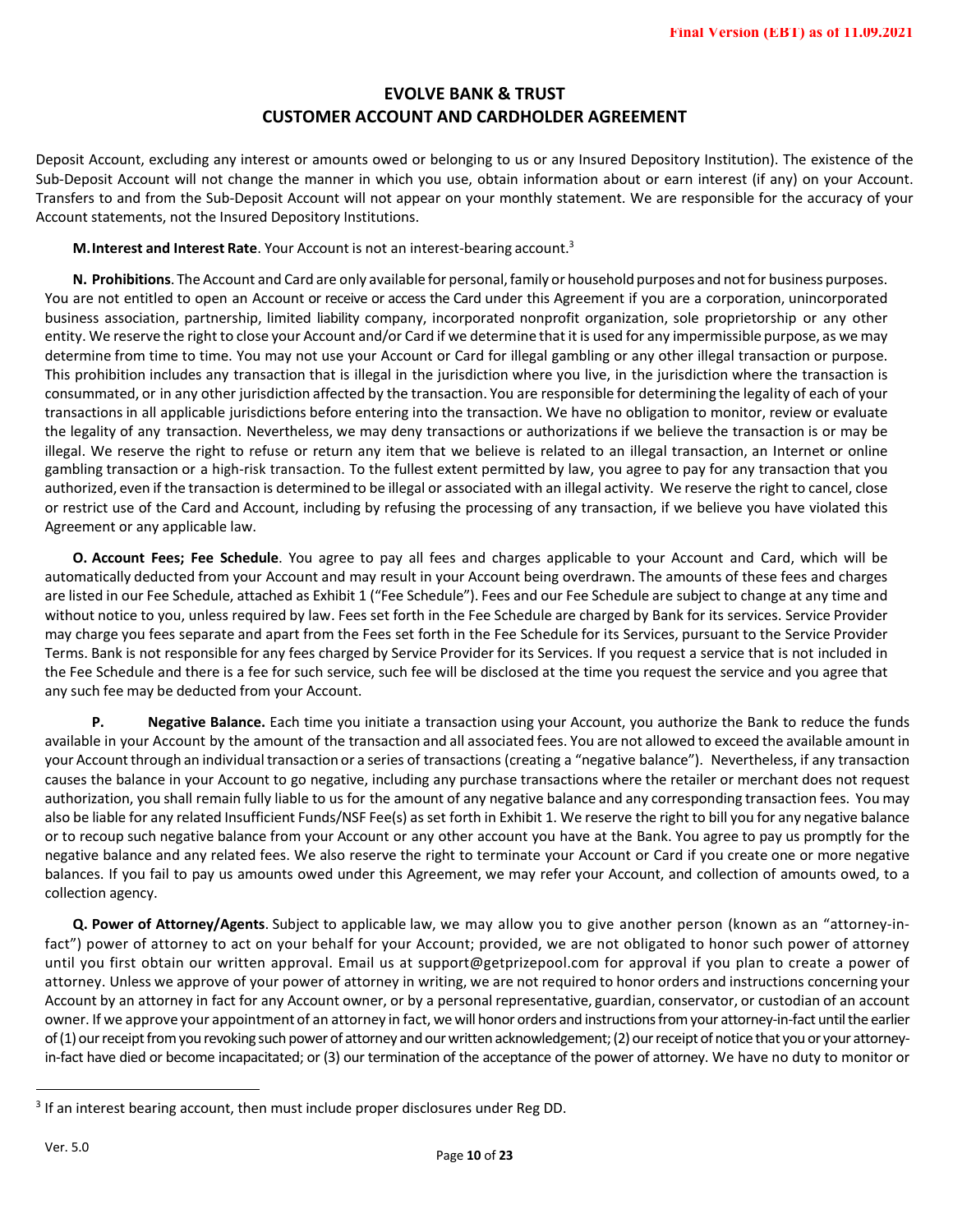ensure that the acts of your attorney in fact are for your use or benefit or are otherwise permissible under applicable law. We will not be liable if your attorney in fact exceeds his or her powers or does not comply with your instructions or applicable law. We may terminate acceptance of a power of attorney at any time and for any reason and without notice to you. You agree to hold us harmless from and against any actions we take based upon the instructions of your attorney in fact or that your attorney in fact takes regarding your Account.

**R. Death, Incapacity or Termination**. You agree to notify us immediately if an Account owner on your Account or if you, through a representative, dies or is declared legally incompetent. In the case of an individual Account, if we have reason to believe the Account owner has died or has been declared legally incompetent, we may place a hold on the Account to retain funds and refuse all transactions until we know and have verified the identity of the successor. Until we receive notice and any required proof of death or incapacitation, we may continue to accept deposits and process transactions to your Account. If you die while residing outside the United States, we may require a personal representative to be appointed by a court in a United States jurisdiction. Until we receive notice and any required proof of death or incompetence, we may act as if all owners are alive and competent. In the event we receive written notice from a personal representative, executor, administrator, conservator or guardian purporting to represent you or your estate, we shall be entitled to rely on all information supplied and representations made in such written notice to the full extent permitted by applicable law. If certain payments originating from government entities are deposited into your Account after your death, we may be required to return those payments to the originator upon notice. If we have any tax liability because of paying your balance to your estate, the estate will be responsible for repaying us the amount of that tax. If you owe us a debt at the time of your death, we are authorized to exercise our right of setoff (our right to apply funds in one account to the debt associated with another account) or security interest rights against the funds credited to your balance after your death. You agree to hold us harmless for any actions we take based on our belief that you have died or become incapacitated, or any notices of death or incapacitation that we receive.

**S. Monitoring and Closing Your Account**. Subject to the terms herein, you can close your Account at any time and for any reason by contacting us or terminating the Account through the Service Provider Platform, if applicable. We reserve the right to refuse your request to close your Account if your Account is not in good standing or if you have a negative balance on your Account. If you intend to close your Account, you should notify us through the Service Provider Platform. Simply reducing your Account balance to \$0.00 is insufficient notice. If you close your Account you are responsible for transactions you initiated or authorized, including those that we receive after the Account is closed, subject to applicable law Withdrawals from your Account may be restricted prior to Account closing.

We reserve the right to monitor all Account activity for inappropriate use. We may also suspend or close your Account or suspend or terminate your Card at our discretion and for any reason with or without notice. This includes if we believe you are using your Account or Card for fraudulent or illegal purposes or in violation of law or regulation, this Agreement, any other agreement you may have with us or Service Provider, or if you otherwise present undue risk to us or Service Provider. We are not responsible to you for any damages you may suffer as a result of the closure or suspension of your Account. If we close your Account, all collected funds (less any amounts due to us or for debits in process) will be transferred to your Linked Account. Alternatively, we may, at our discretion, mail you a check for the available balance in your Account. Written notice that the Account has been closed, to the extent required by law, and a check, if any, will be sent to any address shown on our records for you, or if the Account is a jointly owned, to any account owner to whom we elect to send it, or the email address we have on file for the Account. Once we have closed your Account, you agree that we can assess any service charge otherwise applicable against any remaining balance in your Account. We are not responsible to you for any damages you may suffer as a result of your Account being closed. If you attempt to make a deposit to an Account we closed, we may collect the deposit and set-off your indebtedness to us. We reserve the right not to return funds to you if your account balance is less than \$5.00. The closure of your Account or termination of this Agreement does not impact any right or obligation that arose prior to closure or termination, or any right or obligation that, by its nature, should survive termination (including, but not limited to, any indemnification obligation by you, our limitations of liability, and any terms governing arbitration).

#### **T. Dormancy and Unclaimed Property**.

State laws (called "escheat" or unclaimed property laws) require us to close your Account and transfer your money to the state if your Account is dormant for a period of time as defined by your state of residence. State and federal law and our policy govern when your Account is considered dormant. Your Account is usually considered dormant if you have not accessed your Account, communicated to us about your Account or otherwise shown an interest in your Account within the period of time specified under applicable law. Each state has varying laws as to when an account is subject to escheatment and we may be required to send the balance in your Account to the state of your last known address or, if not in the U.S., the state in which we reside. We will make all reasonable efforts to contact you if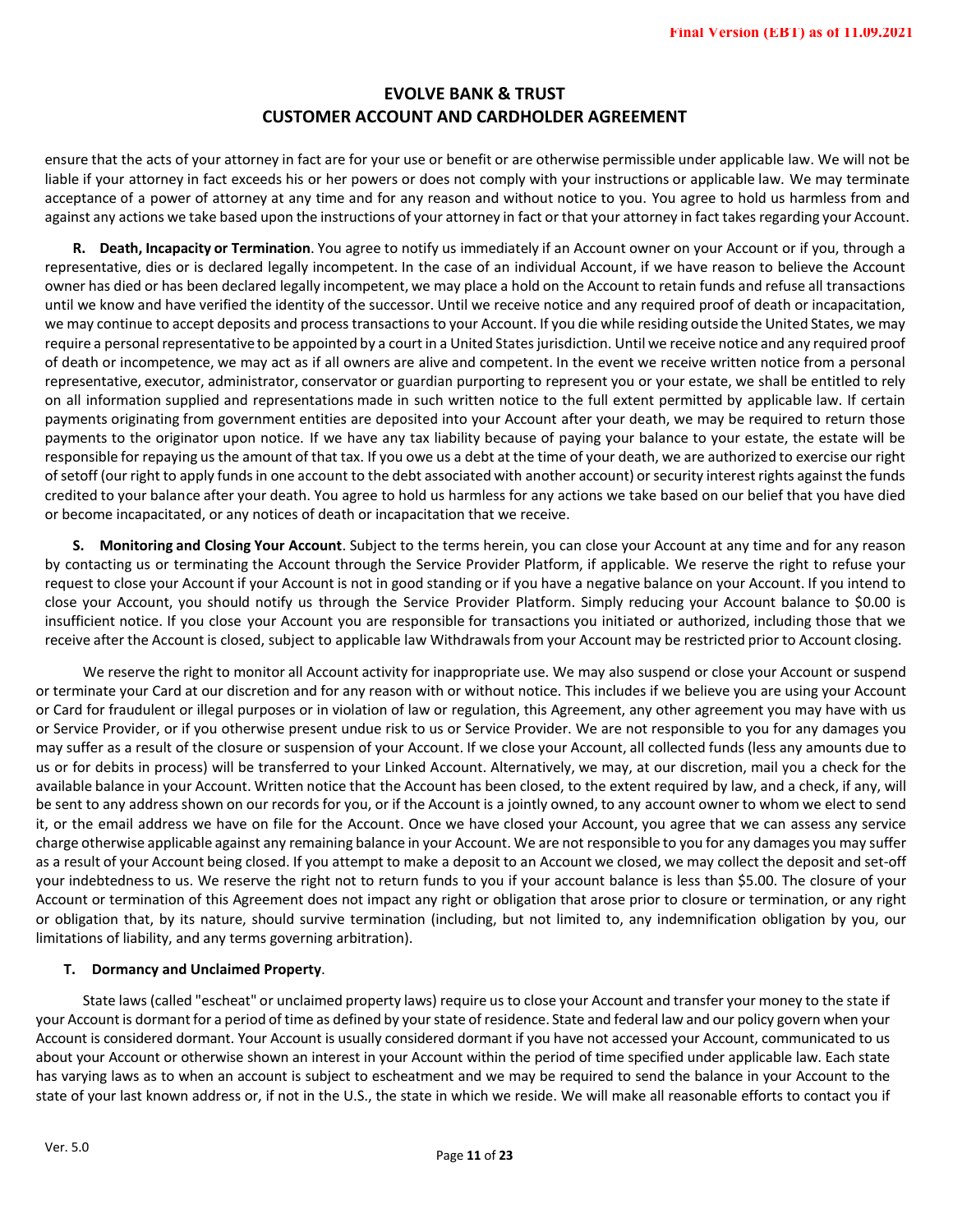required by applicable law before transferring the remaining balance of your Account to the applicable state. After we surrender the funds to the state, we have no further liability to you for those funds and you must apply to the appropriate state agency to reclaim your funds. You can avoid the transfer of your money to the state simply by signing into your Account, transacting periodically, or contacting us, or replying to any abandoned property correspondence. If your Account becomes dormant, you may no longer receive statements, but you can still view your accounts online.

#### **IV.Arbitration and Waivers**.

THIS ARBITRATION PROVISION WILL HAVE A SUBSTANTIAL IMPACT ON HOW LEGAL DISPUTES BETWEEN YOU AND US ARE RESOLVED. PLEASE READ THIS SECTION IV (ARBITRATIONAND WAIVERS) CAREFULLY. For a dispute subject to arbitration, neither you nor we will have the right to: (A) have a court or a jury decide the dispute; (B) engage in information-gathering (discovery) to the same extent as in court; (C) participate in a class action in court or in class arbitration; or (D) join or consolidate a claim with claims of any other persons. Arbitration procedures are simpler and more limited than rules applicable in court.

**A. Definitions**. If you have a dispute with us or our Service Provider, and we are not able to resolve the dispute informally, you and we agree that upon demand by either you or us, the dispute will be resolved through the arbitration process as set forth in this section. A "claim" or "dispute," as used in this Section IV (Arbitration and Waivers), is any unresolved disagreement between you, us and/or our Service Provider, arising from or relating in any way to the Account, Card or this Agreement. The terms "claim" and "dispute" are to be given the broadest possible meaning that will be enforced and includes, by way of example and without limitation, any disagreement relating in any way to your Account or Card, or the any additional account, joint accountholder, additional Cards or cardholders; services offered in connection with an Account, Card or any other services offered pursuant to this Agreement; to your use of any of our banking products or services; to any means you may use to access your Account(s); to any advertisements, promotions or oral or written statements related to the Account or Card; to the benefits and services related to an Account or Card; or your approval, establishment or enrollment for an Account or Card. Claims also include disagreements about the meaning, application or enforceability of this arbitration agreement. As solely used in this Section IV (Arbitration and Waivers), "we" or "us" shall include the Bank, its affiliates and their successors, employees, directors, officers and agents. In addition, "we" or "us" shall include Service Provider, any third party, their respective subsidiaries, affiliates, licensees, predecessors, successors, and assigns using or providing any product, service or benefit in connection with this Agreement or any Account or Card if, and only if, such third party is named as a co-party with us (or files a claim with or against us) in connection with a claim asserted by you. The terms "you" or "yours" shall mean each Account owner or cardholder and all persons or entities approved to have, approved to use and/or given access to an Account or Card, including but not limited to all persons or entities contractually obligated under this Agreement and all joint accountholder and any additional cardholders. The term "Account," for purposes of arbitration, includes any updated or substitute account for you related to the Account or any other account contemplated by this Agreement.

**B. Binding Arbitration and Appeals**. If either party elects arbitration, that claim shall be arbitrated on an individual basis. Arbitration applies whenever there is a claim between you and us. The arbitrator's authority to resolve claims or make awards is limited to claims between you and us alone. If a third party is also involved in a claim between you and us, then the claim will be decided with respect to the third party in arbitration as well, and it must be named as a party in accordance with the rules of procedure governing the arbitration. No award or relief will be granted by the arbitrator except on behalf of, or against, a named party. Furthermore, claims brought by you against us or by us against you may not be joined or consolidated with claims brought by or against someone other than you, unless otherwise agreed to in writing by all parties. Claims are subject to arbitration, regardless of on what theory they are based, whether they seek legal or equitable remedies, or whether they are common law or statutory (Federal or state) claims. Arbitration applies to any and all such claims or disputes, whether they arose in the past, may currently exist, or may arise in the future.

Judgment upon the arbitrator's award may be entered by any court having jurisdiction. The arbitrator's decision is final and binding, except for any right of appeal provided by the Federal Arbitration Act (Title 9 of the United States Code) ("FAA"). However, if the amount of the claim exceeds \$25,000 or involves a request for injunctive or declaratory relief that could foreseeably involve a cost or benefit to either party exceeding \$25,000, any party can, within thirty (30) days after the entry of the award by the arbitrator, appeal the award to a three-arbitrator panel administered by the forum. The panel shall reconsider anew all factual and legal issues, following the same rules of procedure and decide by majority vote. Reference in this Section IV (Arbitration and Waivers) to "the arbitrator" shall mean the panel if an appeal of the arbitrator's decision has been taken.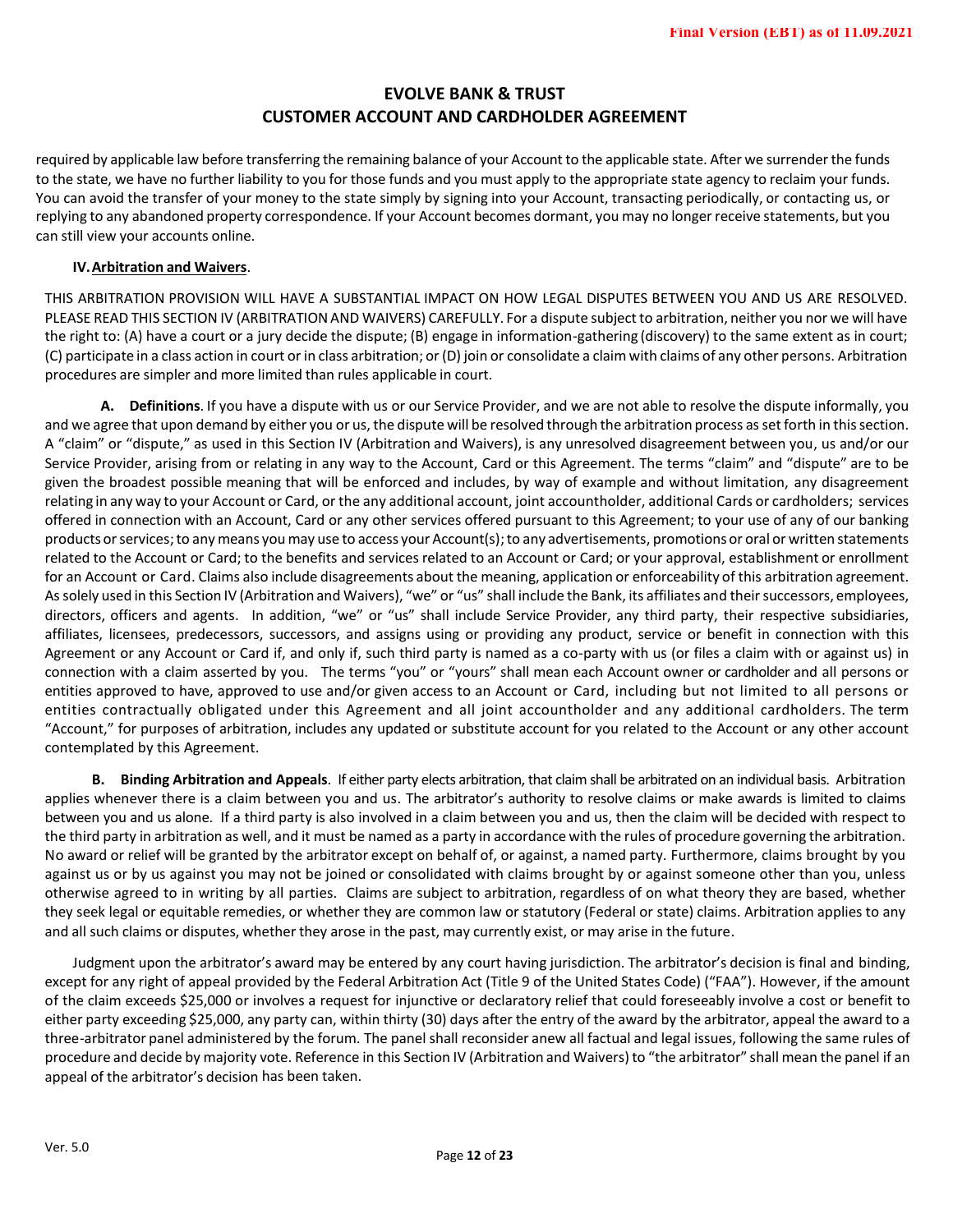**C. Initiation of Arbitration**. Any claim must be resolved, upon the election by you or us, by arbitration pursuant to this Section IV (Arbitration and Waivers) and the code of procedures of the national arbitration organization to which the claim is referred in effect at the time the claim is filed. Claims shall be referred to either Judicial Arbitration and Mediation Services ("JAMS") or the American Arbitration Association ("AAA"), as selected by the party electing to use arbitration. For a copy of the procedures, to file a claim or for other information about these organizations, contact them as follows: (i) JAMS at 1920 Main Street, Suite 300, Los Angeles, CA 92614; website at www.jamsadr.com; and (ii) AAA at 335 Madison Avenue, New York, NY 10017; website at www.adr.org.

In the event that JAMS or the AAA is unable to handle the dispute for any reason, then the matter shall be arbitrated instead by a neutral arbitratorselected by agreement of the parties pursuant to the AAA rules of procedure; or, if the parties cannot agree, selected by a court in accordance with the FAA. To the extent that there is any variance between the selected forum's rules and this Section IV (Arbitration and Waivers), this Section IV (Arbitration and Waivers) shall control.

If you initiate the arbitration, you must notify us in writing at PrizePool 535 Mission St., 14<sup>th</sup> floor, San Francisco, CA 94105. If we initiate the arbitration, we will notify you in writing at your last known address in our file.

**D. Class Action and Jury Waiver**. NEITHER YOU NOR WE (I) HAVE THE RIGHT TO LITIGATE THAT CLAIM IN COURT OR HAVE A JURY TRIAL ON THAT CLAIM, (II) SHALL BE ENTITLED TO JOIN OR CONSOLIDATE DISPUTES BY OR AGAINST OTHERS IN ANY COURT ACTION OR ARBITRATION, (III) HAVE THE RIGHT TO INCLUDE IN ANY COURT ACTION OR ARBITRATION ANY DISPUTE AS A REPRESENTATIVE OR MEMBER OF ANY CLASS OF CLAIMANTS PERTAINING TO ANY CLAIM SUBJECT TO ARBITRATION, (IV) HAVE THE RIGHT TO ACT IN ANY ARBITRATION IN THE INTEREST OF THE GENERAL PUBLIC OR IN A PRIVATE ATTORNEY GENERAL CAPACITY, UNLESS THOSE PERSONS ARE BENEFICIARIES ON YOUR ACCOUNT; OR (V) ENGAGE IN DISCOVERY EXCEPT AS PROVIDED FOR IN THE CODE OF PROCEDURES OF JAMS OR AAA, AS APPLICABLE (THE "CODE"). THIS IS SO WHETHER OR NOT THE CLAIM HAS BEEN ASSIGNED. NOTE THAT OTHER RIGHTS THAT YOU WOULD HAVE IF YOU WENT TO COURT MAY NOT BE AVAILABLE IN ARBITRATION.

**E. Location of Arbitration and Cost**. Any arbitration shall take place in Memphis, Tennessee, unlessthe parties agree to a different location in writing. The party initiating the arbitration (or appeal of the first arbitration award) shall pay the initial filing fee. If you file the arbitration and an award is rendered in your favor, we will reimburse you for your filing fee. All fees and costs will be allocated in accordance with the rules of the arbitration forum. Each party shall bear the expense of their respective attorneys, experts, and witnesses and other expenses, regardless of who prevails, but the arbitrator will have the authority to award attorneys and expert witness fees and costs to the extent permitted by this Agreement, the forum's rules, or applicable law.

**F. Arbitration Procedures**: This Section IV (Arbitration and Waivers) is made pursuant to a transaction involving interstate commerce, and shall be governed by the Federal Arbitration Act, 9 U.S.C. Sections 1-16, as it may be amended (the "FAA"). The arbitration shall be governed by the applicable Code, except that (to the extent enforceable under the FAA) this Arbitration Section shall control if it is inconsistent with the applicable Code. The arbitrator shall apply applicable substantive law consistent with the FAA and applicable statutes of limitations and shall honor claims of privilege recognized at law and, at the timely request of either party, shall provide a brief written explanation of the basis for the decision. In conducting the arbitration proceeding, the arbitratorshall not apply the Federal or any state rules of civil procedure or rules of evidence. Either party may submit a request to the arbitrator to expand the scope of discovery allowable under the applicable Code. The party submitting such a request must provide a copy to the other party, who may submit objections to the arbitrator with a copy of the objections provided to the request party, within fifteen (15) days of receiving the requesting party's notice. The granting or denial of such request will be in the sole discretion of the arbitrator who shall notify the parties of his/her decision within twenty (20) days of the objecting party's submission. The arbitrator shall take reasonable steps to preserve the privacy of individuals, and of business matters. Judgment upon the award rendered by the arbitrator may be entered in any court having jurisdiction. The arbitrator's decision will be final and binding, except for any right of appeal provided by the FAA. However, any party can appeal that award to a three-arbitrator panel administered by the same arbitration organization, as set forth in Section IV(B) (Arbitration and Waivers).

**G. Governing Law**. You and we agree that in our relationship arising from this Agreement: (1) the parties are participating in transactions involving interstate commerce; (2) the arbitrator shall decide any dispute regarding the enforceability of this arbitration agreement; and (3) this arbitration agreement and any resulting arbitration are governed by the provisions of the FAA, and, to the extent any provision of that act is inapplicable, the laws of the State of Tennessee. The arbitrator must apply applicable substantive law consistent with the FAA and applicable statutes of limitations and claims of privilege recognized at law. At the timely request of either party, the arbitrator must provide a brief written explanation of the basis for the award.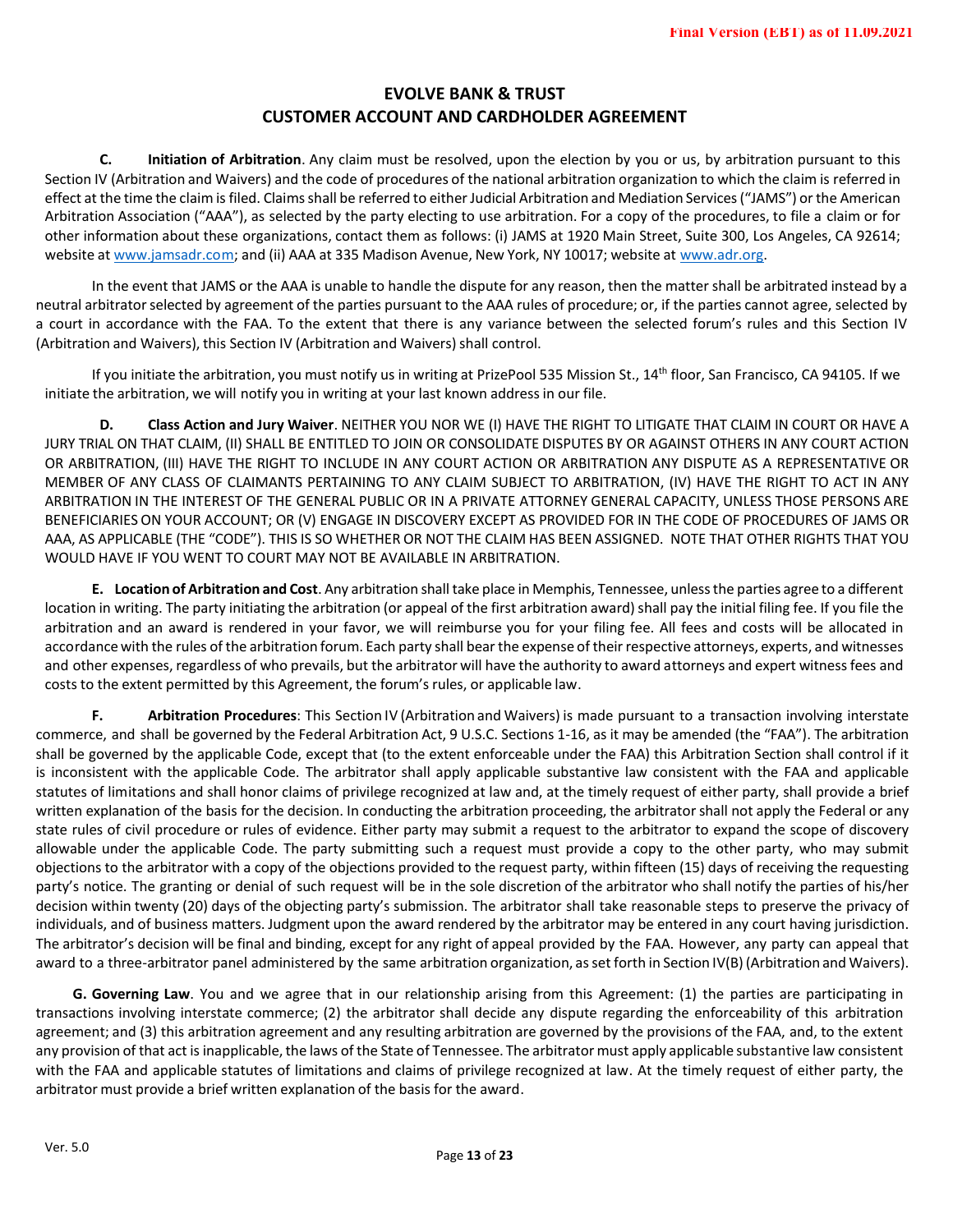**H. Continuation and Severability.** This Section IV (Arbitration and Waivers) shall survive termination of your Account, Card, any voluntary payment of any debt owed to us and paid in full by you, any legal proceeding by us to collect a debt owed by you, and/or any bankruptcy by you or us. If any portion of this Section IV (Arbitration and Waivers) of this Arbitration Section is deemed invalid or unenforceable under any principle or provision of law or equity, consistent with the FAA, it shall not invalidate the remaining portions of this Section IV (Arbitration and Waivers), this Agreement or any prior agreement you may have had with us, each of which shall be enforceable regardless of such invalidity.

### **V. Miscellaneous Terms**.

**A. Ordinary Care; No Fiduciary Obligation**. You agree that any act or omission made by us in reliance upon or in accordance with any provision of the Uniform Commercial Code as adopted in the State of Tennessee, or any rule or regulation of the State of Tennessee or a federal agency having jurisdiction over the Bank, shall constitute ordinary care. Unless otherwise specified or required by law, we do not assume any fiduciary obligation on your behalf. Unless required by law, this means that we do not act as your trustee or financial advisor, and we don't assume any responsibility for your account beyond reasonable care.

#### **B. Governing Law, Forum and Time Limits**.

i. All Accounts are opened at the Tennessee branch office of the Bank. All actions relating to your Account, including this Agreement and issuance of a Card, will be governed by the laws and regulations of the United States and the State of Tennessee (to the extent that laws of the State of Tennessee are not preempted by Federal law). Federal and the laws of the State of Tennessee shall be applied without giving effect to principles of conflicts of law.

ii. To the extent any dispute arising under this Agreement or relating in any way to your Account, Card or your relationship with us is not arbitrated, you consent to the jurisdiction of, and agree that such dispute will be resolved by the Federal or state court located in Shelby County, Tennessee.

iii. Subject to applicable law, you must file any lawsuit (to the extent permitted by this Agreement) or arbitration against us within one (1) year after the claim arises, unless Federal law or the laws of the State of Tennessee or an applicable agreement requires a longer time. This limit is in addition to limits on notice as a condition to making a claim. If applicable law does not permit contractual shortening of the time during which a lawsuit must be filed to a period as short as one (1) year, you agree to the shortest permitted time under Tennessee law. Any action against us must be brought within the period that the applicable law requires us to preserve records, unless applicable law or this agreement provides a shorter limitation period.

**C. Reporting Information**. We may report information about your Account or Card to consumer reporting agencies, governmental agencies, and/or third-party data services. Defaults on your Account may be reflected in your consumer report.

**D. Changes in Terms**. The terms and conditions of this Agreement, including any fees, and features of your Account or Card may be amended or revised at any time by posting a revised version https://getprizepool.com/legal/, and any such revisions or changes shall be effective upon posting. We will give you advance notice if we are required by applicable law. We may provide such notice to you with your statement, electronically, or by mail. Any notice we provide to you will be binding and sent to the last (postal or electronic) address in our records. We may change your address if we receive an address change notice from the U.S. Postal Service. We may change or terminate this Agreement without notice at our discretion or to comply with any appropriate federal or state law or regulation. Subject to the terms of this Agreement, you may determine to cease use of or close your Account or Card if you do not agree with any change or revision to this Agreement prior to the effective date of such revision. Any continued use of your Account or Card is presumed your acceptance of and agreement to be bound by revisions to this Agreement.

**E. Security Interest**. You grant us a security interest in your Account to secure payment of any money that you owe to us arising under this Agreement or any other agreements with us. You acknowledge and grant us the right to use any of the funds in your Account to cover any money you owe to us (a "right of set-off"). We have the right to set-off any liability, direct or contingent, past, present or future that you owe against any account you have with us. This means that we can take any funds in your Account or any other account you have with us to pay any debt or liability you owe us. We may exercise our security interest or right of set-off without prior recourse to other sources of repayment or collateral, if any, and even if such action causes you to lose interest, incur any penalty or suffer any other consequence. If we exercise our security interest or right to set-off, we will notify you to the extent required by applicable law. If the law imposes conditions or limits on our ability to take or set off funds in your Account, to the extent that you may do so by contract, you waive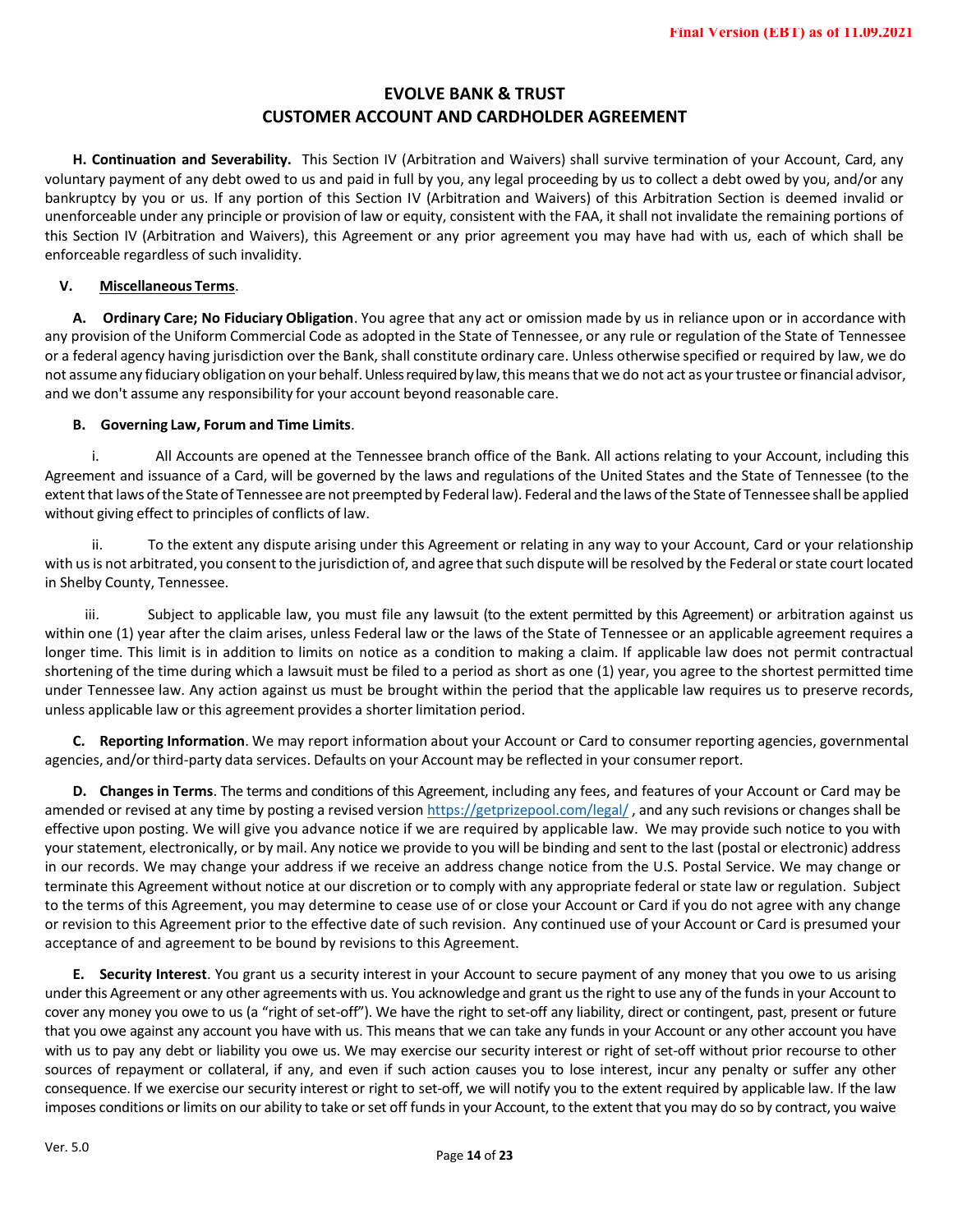those conditions and limits, and you authorize us to apply funds as we deem applicable. We may also exercise these rights against any Account beneficiary. These rights exist no matter who contributed the funds to the Account. We will consider your consent to this Agreement as your consent for us asserting our security interest or exercising our right of set-off should any laws governing your Account require your consent.

**F. No Waiver of Rights**. If we fail to exercise or waive a right with respect to your Account or Card on one or more occasions, it does not mean we have waived, or are obligated to waive, the same right on any other occasion. We may release any other person obligated under this Agreement without affecting your responsibilities under this Agreement. In any event, no such waiver or delay by us is effective unless it is in writing and approved by us.

**G. Assignment**. Your Account and/or Card is not transferable and is not assignable as collateral for a loan or for any other purpose. The Bank may transfer or assign its rights under this Agreement, including transferring or assigning your Account without your consent and without notice, unless required by applicable law.

**H. Other Services and Conflicts**. If you and Bank have entered into any other agreement related to additional bank services offered in connection with your Account ("Other Agreement"), this Agreement and the Other Agreement shall be read together as if one agreement. If any term of such Other Agreement conflicts with any term of this Agreement, this Agreement shall control. If any statement that is made by one of our employees, our affiliates' employees, or by Servicer or Servicer's employees or affiliates, conflicts with this Agreement, the terms of this Agreement shall govern.

**I. Privacy Policy**. You authorize us to share information about you and your Account with our affiliates, the Service Provider and third parties, unless applicable law or our Privacy Policy prohibits us from doing so. Please see our Privacy Notice for your choices about information sharing.

**J. Severability**. In the event that any court or tribunal of competent jurisdiction determines that any provision of this Agreement is illegal, invalid, or unenforceable, the remainder of this Agreement shall not be affected thereby. To the extent permitted by applicable law, the parties hereto waive any provision of law which prohibits or renders unenforceable any provision hereof, and to the extent that such waiver is not permitted by applicable law, the parties intend that such provision be interpreted as modified to the minimum extent necessary to render such provision enforceable.

#### **K. Limitation of Liability, Disclaimer of Warranty, Indemnification and Reimbursements**.

i. Limitation of Liability. EXCEPT AS REQUIRED BY LAW, WE ARE NOT LIABLE FOR ANY CLAIMS, COSTS, LOSSES, OR DAMAGES RESULTING DIRECTLY OR INDIRECTLY FROM OUR FAILURE TO ACT, OR ANY DELAY BEYOND TIME LIMITS PRESCRIBED BY LAW OR PERMITTED BY THIS AGREEMENT IF SUCH FAILURE OR DELAY IS CAUSED BY MAINTENANCE OR INTERRUPTION OR MALFUNCTION OF EQUIPMENT OR COMMUNICATION FACILITIES, UNUSUAL TRANSACTION VOLUME, SUSPENSION OF PAYMENTS BY ANOTHER FINANCIAL INSTITUTION, FIRE, NATURAL DISASTERS, ELEMENTS OF NATURE, GOVERNMENT ACTION, ACTS OF WAR, TERRORISM OR CIVIL STRIFE, EMERGENCY CONDITIONS, OR OTHER CIRCUMSTANCES BEYOND THE REASONABLE CONTROL OF BANK. EXCEPT AS REQUIRED BY LAW, OUR LIABILITY TO YOU FOR A CLAIM IS LIMITED TO THE FACE VALUE OF THE ITEM OR TRANSACTION, OR THE ACTUAL VALUE OF ANY FUNDS NOT PROPERLY CREDITED OR DEBITED. IN NO EVENT WILL WE BE LIABLE FOR ANY CONSEQUENTIAL, INDIRECT, SPECIAL, INCIDENTAL, EXEMPLARY, PUNITIVE DAMAGES OR DAMAGES OF ANY KIND EVEN IF YOU ADVISE US OF THE POSSIBILITY OF SUCH DAMAGES. EXCEPT AS REQUIRED BY LAW AND NOTWITHSTANDING ANYTHING TO THE CONTRARY, WE SHALL ONLY BE RESPONSIBLE AND LIABLE FOR OUR OWN GROSS NEGLIGENCE OR WILLFUL MISCONDUCT IN PERFORMING OUR OBLIGATIONS UNDER THIS AGREEMENT. WE SHALL NOT BE LIABLE TO ANY THIRD PARTY OR FOR ANY ACT OR OMISSION OF YOURS OR ANY THIRD PARTY, INCLUDING, BUT NOT LIMITED TO, THIRD PARTIES USED BY US IN EXECUTING ANY TRANSACTION CONTEMPLATED BY THIS AGREEMENT OR PERFORMING A RELATED ACT AND NO SUCH THIRD PARTY SHALL BE DEEMED TO BE OUR AGENT. ALL BANK SERVICES AND ACCOUNT OR CARD FEATURES ARE PROVIDED "AS IS" AND "AS AVAILABLE" WITHOUT WARRANTY OF ANY KIND, EITHER EXPRESS OR IMPLIED, INCLUDING, BUT NOT LIMITED TO, THE IMPLIED WARRANTIES OF MERCHANTABILITY, FITNESS FOR A PARTICULAR PURPOSE. WE DO NOT WARRANT THE BANK'S SERVICES OR ACCOUNT OR CARD FEATURES WILL MEET YOUR REQUIREMENTS, BE CONTINUOUS, UNINTERRUPTED, SECURE, TIMELY, OR ERROR-FREE, OR THAT DEFECTS WILL BE CORRECTED. IN ADDITION, EXCEPT AS REQUIRED BY LAW, WE ARE NOT LIABLE OR RESPONSIBLE FOR ANY SERVICES OR FEATURES OF THE SERVICE PROVIDER PLATFORM OR SERVICES ANY OTHER PRODUCTS PROVIDED TO YOU BY SERVICE PROVIDER. WE ARE ALSO NOT LIABLE FOR ANY UNAUTHORIZED ACCESS OF YOUR INFORMATION OR DATA BY A THIRD PARTY DUE TO YOUR USE OF THIRD-PARTY COMMUNICATION CHANNELS NOT OFFERED BY US. TO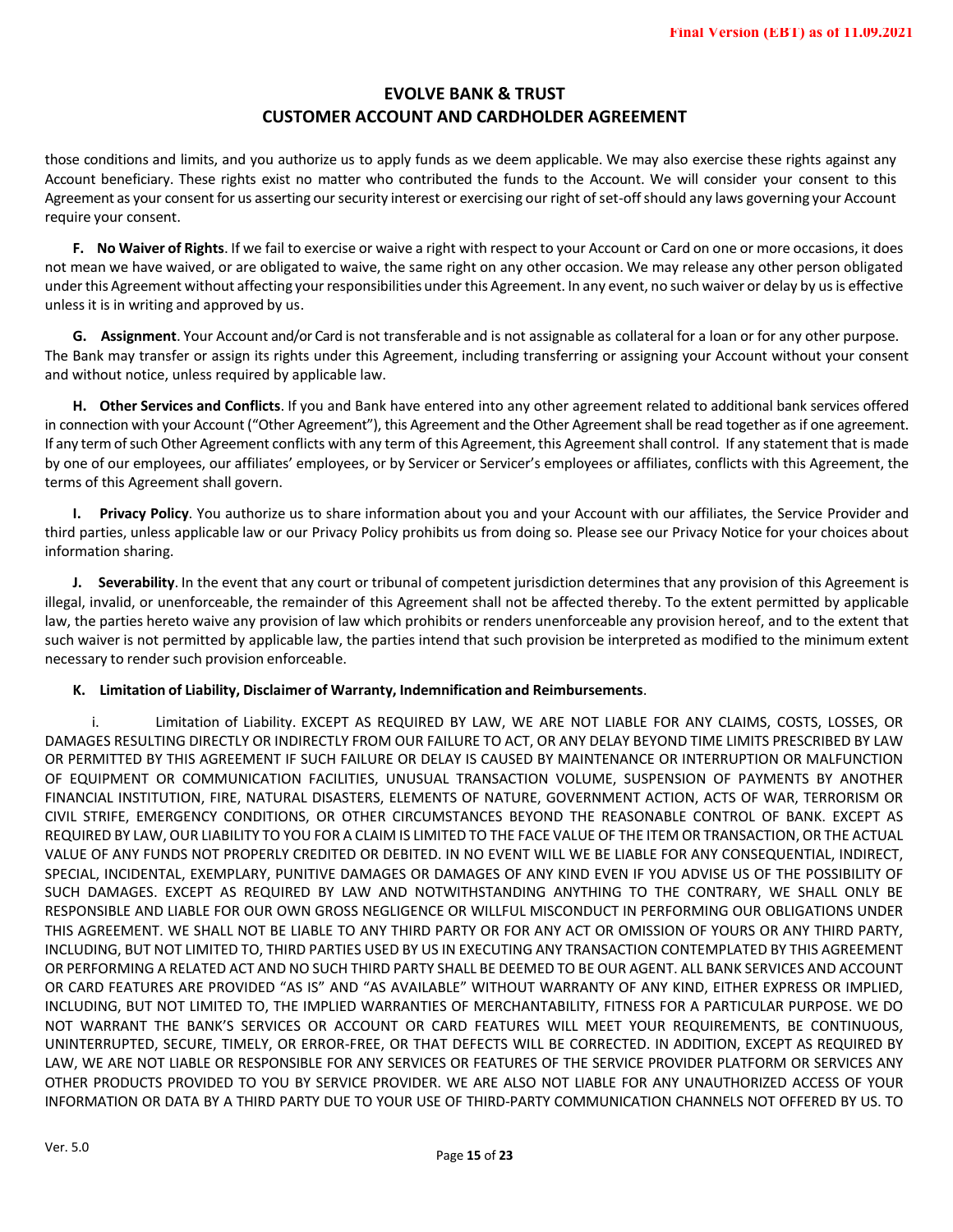THE FULLEST EXTENT PERMITTED BY LAW, WE DISCLAIM ALL WARRANTIES, EITHER EXPRESS OR IMPLIED OR STATUTORY, INCLUDING, BUT NOT LIMITED TO, ANY IMPLIED WARRANTIES OF MERCHANTABILITY, FITNESS FOR A PARTICULAR PURPOSE AND LACK OF VIRUSES RELATED TO THE SERVICES AND/OR PRODUCTS OF SERVICE PROVIDER AND/OR THE SERVICE PROVIDER PLATFORM.

YOU AGREE THAT THE AMOUNT OF ANY CLAIM YOU HAVE AGAINST US IN CONNECTION WITH ANY ACCOUNT OR TRANSACTION WITH US, WHETHER BROUGHT AS A WARRANTY, NEGLIGENCE, WRONGFUL DISHONOR OR OTHER ACTION, IS SUBJECT TO REDUCTION TO THE EXTENT THAT: 1) NEGLIGENCE OR FAILURE TO USE REASONABLE CARE ON YOUR PART, OR ON THE PARTY OF ANY OF YOUR AGENTS OR EMPLOYEES, CONTRIBUTED TO THE LOSS WHICH IS THE BASIS OF YOUR CLAIM AND 2) DAMAGES COULD NOT BE AVOIDED BY OUR USE OF ORDINARY CARE.

ANY LOSS RECOVERY YOU OBTAIN FROM THIRD PARTIES ON A PARTICULAR CLAIM WILL REDUCE THE AMOUNT OF ANY OBLIGATIONS WE MAY HAVE TO YOU ON THAT CLAIM AND YOU WILL IMMEDIATELY NOTIFY US OF ANY SUCH RECOVERY. YOU AGREE TO PURSUE ALL RIGHTS YOU MAY HAVE UNDER ANY INSURANCE POLICY YOU MAINTAIN IN CONNECTION WTH ANY LOSS AND TO PROVIDE US INFORMATION REGARDING COVERAGE. OUR LIABILITY WILL BE REDUCED BY THE AMOUNT OF ANY INSURANCE PROCEEDS YOU RECEIVE OR ARE ENTITLED TO RECEIVE IN CONNECTION WITH THE LOSS. IF WE REIMBURSE YOU FOR A LOSS COVERED BY INSURANCE, YOU AGREE TO ASSIGN US YOUR RIGHTS UNDER THE INSURANCE TO THE EXTENT OF YOUR REIMBURSEMENT.

ii. Indemnification. To the greatest extent permitted by law, you agree to indemnify and hold us and our officers, directors, shareholders, employees, successors, predecessors, representatives, principals, agents, assigns, parents, subsidiaries and/or insurers harmless from any losses, damages, suits and expenses, including reasonable attorneys' fees, that we may incur, without regard to the merit or lack thereof, arising out of, or related in any way to: (i) taking any action or not taking any action that we are entitled to take pursuant to this Agreement; (ii) any action or omission by you; (iii) the matters set forth herein; or (iv) our action or inaction in reliance upon oral, written or electronic instructions or information from you.

iii. Reimbursement for Losses. If we take any action to collect debt incurred by you or other amounts you owe us under these Agreement or defend ourselves in a lawsuit brought by you where we are the prevailing party, you agree to reimburse us for our losses, including, without limitation, reasonable attorneys' fees, to the extent permitted by applicable law. We may charge your Account for our losses without prior notice to you. This section does not, in any case, reduce our liability to you as described in Section VII (Electronic Fund Transfers Disclosure).

**L. Liability for Service Interruptions**. From time to time, due to maintenance, malfunctions or failures of software, equipment, or telecommunications devices, as well as unusual transaction volume or similar reasons, accessto your Account or Card may not be available to you. Access to your Account may also be interrupted as a result of things beyond our reasonable control, computer failures, loss of power, failure or interruption of communication or transportation facilities, riots, strikes, or civil unrest. You agree that we shall not be responsible for any loss, damages, costs or expenses that you may suffer or incur, directly or indirectly, as a result of the unavailability of access to your Account or Card, regardless of whether it could be shown that we could have prevented or reduced the duration of such unavailability by taking any action within our reasonable control. We shall also not be responsible for any loss, damages, costs or expenses which you may suffer or incur, directly or indirectly, as a result of your inability to access your Account or Card caused directly or indirectly, in whole or in part, by your computer or mobile device, your inability to establish a connection to or to access the Internet, or other limitations or constraints of the Internet. The provisions set forth in this section shall apply in addition to any other provisions in this Agreement but as applied to service interruptions for access to your Account, this section shall control.

**M. Section Headings and Successors**. The headingsin this Agreement are only for convenience and do not in any way limit or define your or our rights or obligations under this Agreement. This Agreement will be binding on your personal representatives, executors, administrators, and successors.

**N. Change of Address or any Application Information**. You must notify us through the Service Provider Platform of any change of address, email address or phone number or any material change to information you provided us in your application to open an Account. Any notice we provide to you will be binding and sent to the last (postal or electronic) address in our records. We may change your address if we receive an address change notice from the U.S. Postal Service or if a company in the business of providing correct addresses informs us that the address in our records no longer matches your address.

**O. Communications**. You acknowledge that data, including emails, may be accessed by unauthorized third parties when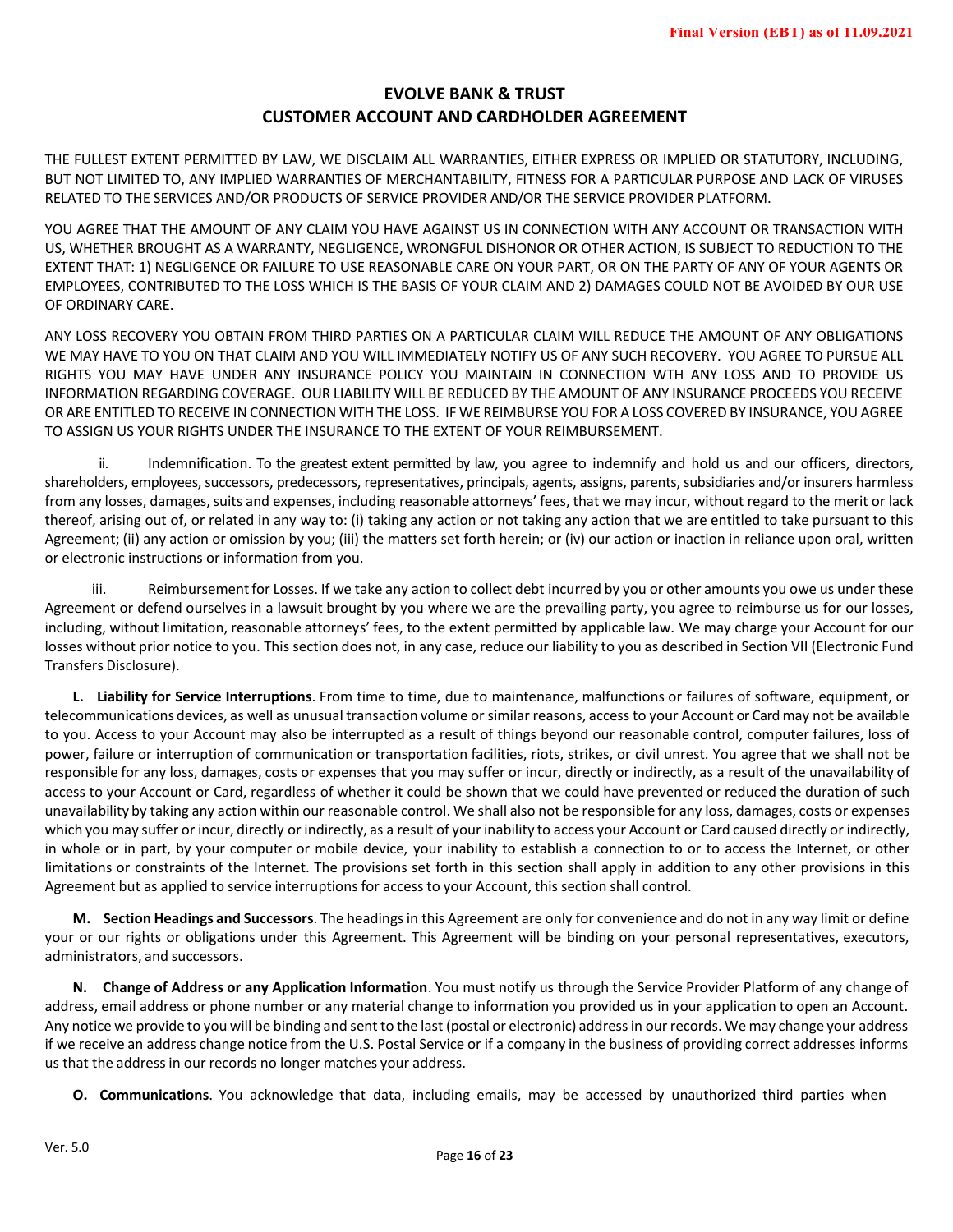communicated between you and the Bank, using the Internet, telephone, or other electronic devices. We are not responsible for any misdirected data or disclosuresthat occur as a result of your use of third-party electronic communication channels.

**P. Calls and Messages.** You agree that we or our agents or service providers may contact you regarding any matter for any nontelemarketing reason using any kind of telecommunicationstechnology at any email and telephone number you provide to us, including the phone number for your mobile device. You agree to receive these calls and messages, including pre-recorded or auto-dialed calls. You also agree that we may send text messages to any phone number for your mobile device you provide to us. You understand and accept that your service provider may charge you for these calls and messages consistent with applicable law. For quality control purposes and for other reasons, you permit us to record and monitor your telephone conversations and electronic communications with us (including email). Unlessthe law requires otherwise, you consent in advance to such recording and monitoring and we do not need to remind you of these activities at the time of the call or communication. To revoke the consent provided pursuant to this subsection, you must send ten (10) days' prior written notice of such revocation to PrizePool, 535 Mission St.,  $14<sup>th</sup>$  floor, San Francisco, CA 94105.

**Q. Survival**. Termination of this Agreement shall not impact any right or obligation arising prior to termination, and in any event, the parties agree that any right or obligation which, by its nature, should survive termination of this Agreement will survive any such termination (including, but not limited to Sections IV (Arbitration and Waivers) and V (Miscellaneous Terms) of this Agreement).

### **VI. Tax Reporting and Backup Withholding**.

Federal law requires us to have a valid Social Security Number or Individual Taxpayer Identification Number for each Account owner so that we can correctly report the interest you have earned to the relevant tax authorities (if your Account is an interest-bearing account). Accordingly, you must certify your Social Security Number or Individual Taxpayer Identification Number as part of opening an Account. If you do not provide us with and certify a valid Social Security Number or Individual Taxpayer Identification Number within the time period specified, we are required to withhold a percentage of the taxable interest that we pay to you. This withholding is commonly referred to as "Backup Withholding." In some states, we may also be required to withhold taxable interest for state taxes.

#### **VII. Electronic Fund Transfers Disclosure**.

Your Account and Card allow you to withdraw funds up to the available balance or make deposits through electronic fund transfers ("EFTs"). EFTs are transactions that are processed by electronic means and include, among others, ACH transfers, debit card transactions and ATM withdrawals. This Section VII (Electronic Fund Transfers Disclosure) provides you with information and important disclosures and terms about the EFTs that are permitted on your Account or in connection with your Card. You may also receive additional services from Service Provider through the Service Provider Platform that allow you to initiate EFTs to and from your Account that are not described in this Agreement. You will be provided separate agreements and disclosures applicable to those services from Service Provider.

**A. Supported EFTs**. The EFTsthat we may support are listed below. EFT available to you will depend on the EFTs supported by the Service Provider Platform and all the below listed EFT services may not be available to you.<sup>4</sup>

i. Direct deposits of federal government payroll, disability, veteran's benefits, Social Security, and otherfederal government payments that you may receive and that may be deposited to your Account and of your paycheck to your Account, provided that your employer offers direct deposit and you complete any forms required by your employer.

ii. Any deposit or withdrawal to your Account that is handled electronically as an ACH Transfer.

iii. Card transactions at ATMs to withdraw cash, transfer funds and find out balances.

iv. Card transactions at participating merchants to purchase goods and services. Some merchants may also allow you to withdraw cash from your Account while making a purchase.

v. Online fund transfers using your Card or the Account routing and account number, if available.

We do not charge for EFTs, but we may add charges at any time by providing you with prior notice if required by law. When you use an ATM not owned by us, you may be charged a fee by the ATM operator or any network used (and you may be charged a fee for a

<sup>&</sup>lt;sup>4</sup> Fintech to update this list and ensure it tracks with the body of the agreement.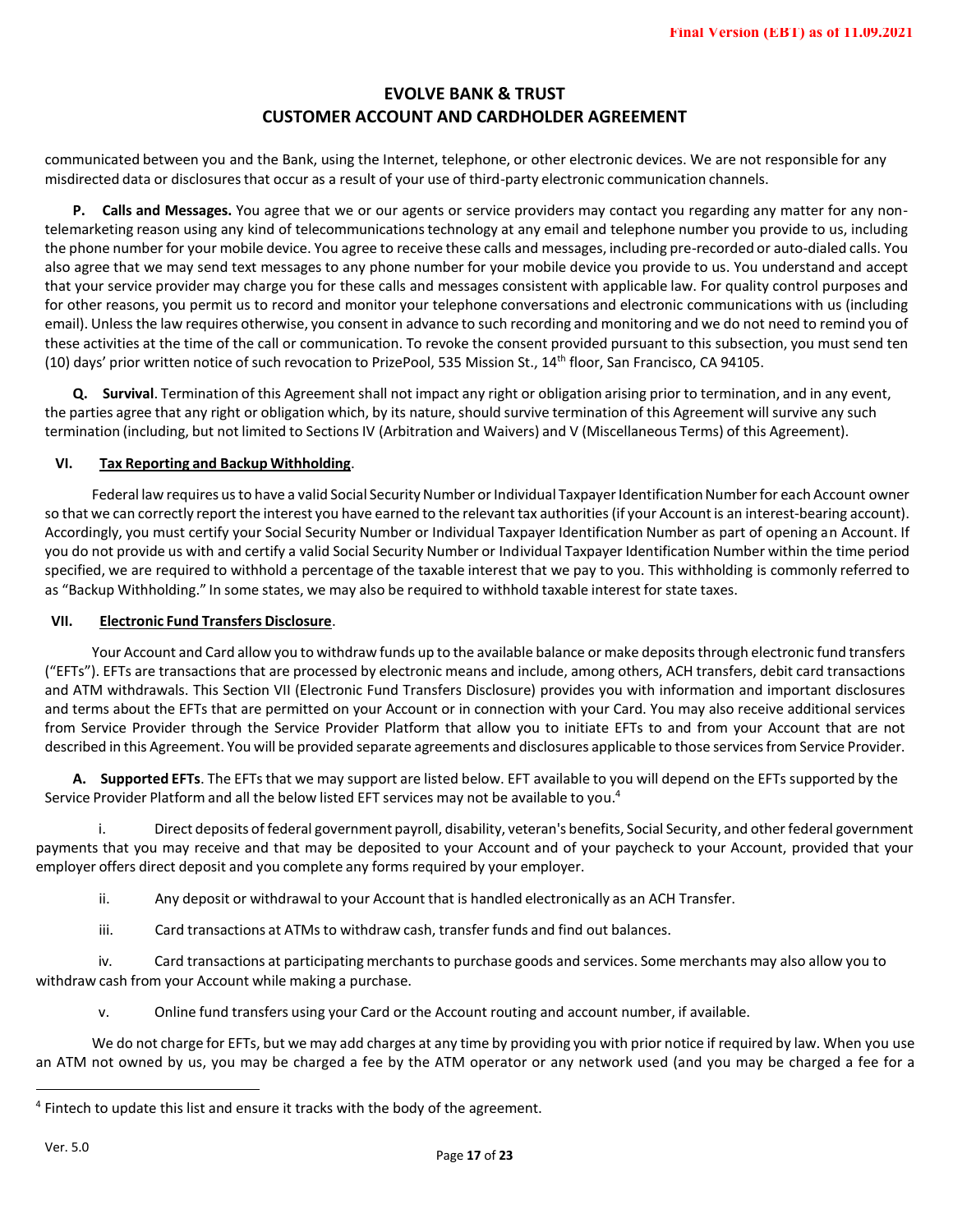balance inquiry even if you do not complete a fund transfer).

**B. Transfer Limitations**. All EFTs are subject to limits. The transfer limit depends on the EFT type. EFT limits include limits on ATM withdrawals, cash advances and PIN or signature-based purchases. ACH Transfers to external accounts are also subject to limits on the dollar amount of electronic transfers between your Account and external accounts at other financial institutions, including Linked Accounts. The Account and/or Card may be limited based on fraud risk and security of the Account and/or Card. All limits described here are designed to be flexible in order to protect the security and integrity of the service and accounts, including the Account and/or Card, as well as you and all other users of the service. These limitations may be based on confidential fraud and risk criteria that are essential to our management of risk and the protection of you and the integrity of the service and all Accounts and may be modified at our sole discretion without advance notice. For a description of certain limits, please see Section VIII(B) (Transfer Limitations) and Exhibit 2 (Transaction Limits), which is incorporated herein by reference. These limits are examples and subject to change based on fraud risk and security of the Account and/or Card.

**C. Preauthorized Credits**. If you have arranged to have direct deposits made to your Account at least once every 60 days from the same person or company including your employer, you can call us at +1-888-816-0491 to find out whether or not the deposit has been made or you can check if the deposit has been made by reviewing your transaction history in the Service Provider Platform.

**D. Periodic Statements**. You will get a monthly Account statement (unless there are no transfersin a particular month. In any case you will get the statement at least quarterly).

**E. Terminal Transfers**. You can get a receipt at the time you make any transfer to or from your Account using one of our automated teller machines or point-of-sale terminals.

**F. Liability for Failure to Make EFTs**. If we do not complete a transfer to or from your Account on time or in the correct Amount according to our agreement with you, we will be liable for damages or losses proximately caused by our failure. All such damages and losses for a failure to make a transfer will have to be actual proven damages. However, there are some exceptions, and we will not be liable for any damages or losses if, for example: (1) there are insufficient funds in your Account to complete the transaction through no fault of ours; (2) the funds in your Account are not yet available for use or withdrawal; (3) the ATM where you are making the transfer does not have enough cash; (4) the ATM, system, equipment or terminal involved in the transfer is not working properly and you know about the improper functioning at the time you started the transaction; (5) the funds in your Account are subject to a Legal Process or other encumbrance restricting the transfer; (6) the circumstances preventing the transfer or the failure of the transfer is beyond our control (e.g., power outage, an Act of God, fire, natural disaster) even after we have taken reasonable precautions; (7) the Account is inactive or dormant; or (8) your Card has been revoked due to inactivity or at our discretion. There may be additional exceptions stated in our agreement with you or permitted by law.

#### **G. Liability for Unauthorized Transfers**.

Tell us AT ONCE if you believe your Card or Credentials have been lost or stolen, or if you believe that an electronic fund transfer has been made without your permission using information from your Account. You could lose all the money in your Account. If you tell us within two (2) business days after you learn of the loss or theft of your Card or Credentials, you can lose no more than \$50 if someone used your Card or Credentials without your permission. If you do NOT tell us within two (2) business days after you learn of the loss or theft of your Card or Credentials, and we can prove we could have stopped someone from using your Card or Credentials without your permission if you had told us, you could lose as much as \$500.

Also, if your statement shows transfers that you did not make, tell us at once. If you do not tell us within sixty (60) days after the statement was mailed to you or first became available via electronic means, you may not get back any money you lost after the sixty (60) days if we can prove that we could have stopped someone from taking the money if you had told us in time. We can extend these time periods if extenuating circumstances (such as a long trip or hospital stay) kept you from notifying us.

**H. Business Days**. For purposes of these disclosures, our business days are (Monday through Friday) (Monday through Saturday) (any day including Saturdays and Sundays). Holidays are (not) included.

**I. Confidentiality**. We will disclose information to third parties about your Account, Card, the transfers you make: (1) where it is necessary for completing transfers or transactions; (2) in order to verify the existence and condition of your Account or Card for a third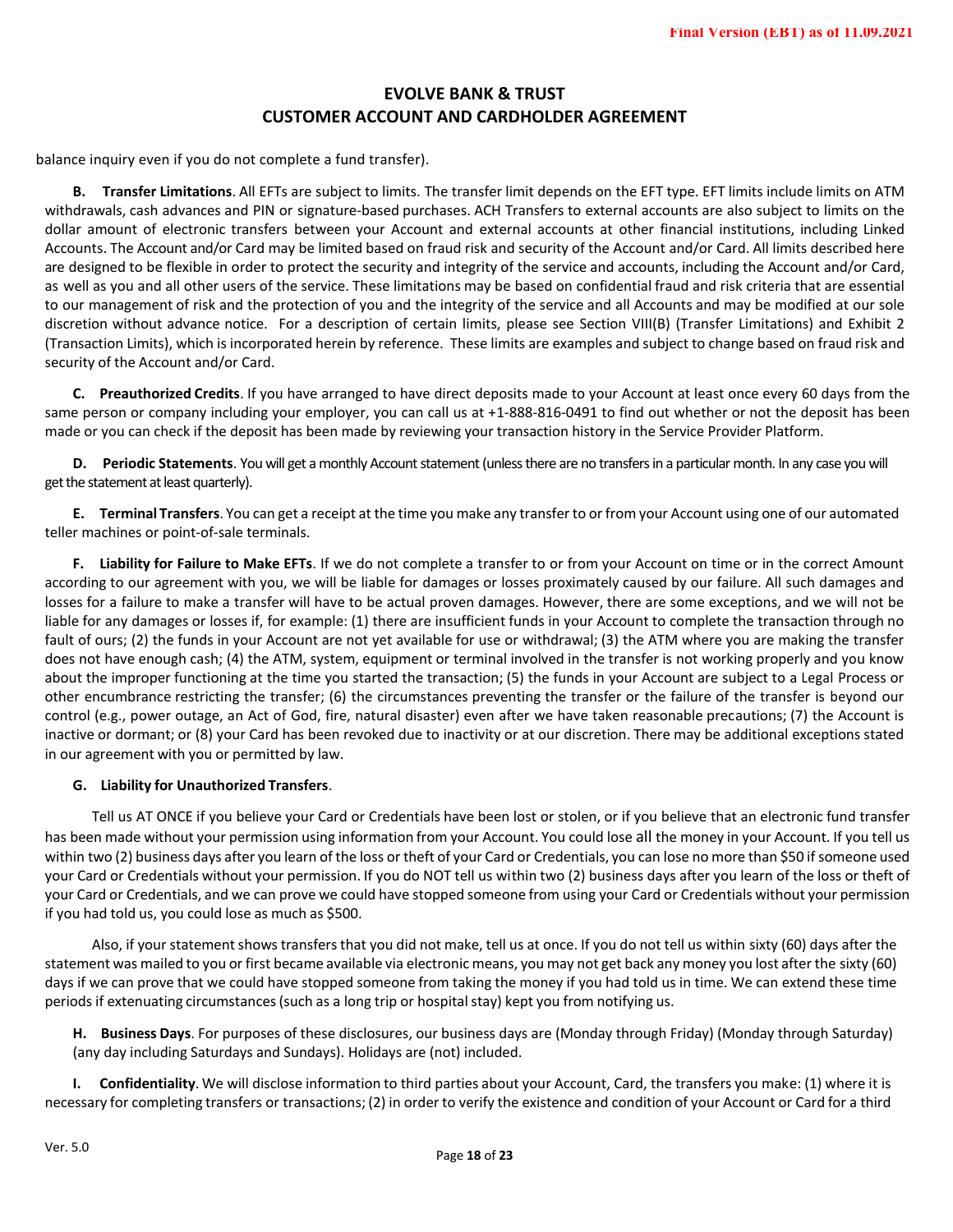party, such as a credit bureau or merchant; (3) in order to comply with government agency or court orders; (4) if you give us your written permission; (5) to our and the Bank's employees, auditors, affiliates, service providers, or attorneys as need; (6) in order to collect Fees or funds you may owe us; (7) as otherwise provided by the Privacy Policy; and (8) to verify your identity and determine if we should open an Account for you or issue you a Card using services provided to us by third parties.

Please refer to our Privacy Policy at https://getprizepool.com/privacy-policy/ for more information about our commitment to you, your privacy rights and who we share data and information with. Services offered by Service Provider, including the Service Provider Platform, are also subject to Service Provider's Privacy Policy https://getprizepool.com/privacy-policy/. Please carefully review Service Provider's Privacy Policy for more information about Service Provider's commitment to you, your privacy rights and who Service Provider shares data and information with.

### **J. Preauthorized Payments**.

i. Right to stop payment and procedure for doing so. If you have told us in advance to make regular payments out of your account, you can stop any of these payments. Here's how: Call us at +1-888-816-0491 in time for us to receive your request 3 business days or more before the payment is scheduled to be made. If you call, we may also require you to put your request in writing and get it to us within 14 days after you call.

ii. Notice of varying amounts. If these regular payments may vary in amount, the person you are going to pay will tell you, 10 days before each payment, when it will be made and how much it will be. (You may choose instead to get this notice only when the payment would differ by more than a certain amount from the previous payment, or when the amount would fall outside certain limits that you set.)

iii. Liability for failure to stop payment of preauthorized transfer. If you order us to stop one of these payments 3 business days or more before the transfer is scheduled, and we do not do so, we will be liable for your losses or damages. To the extent permitted by law, our liability for losses or damages may be limited to actual damages that you have sustained if the failure to stop payment was due to a bona fide error.

**K. Error Resolution**. In Case of Errors or Questions About Your Electronic Transfers Telephone us at +1-888-816-0491, or email us at support@getprizepool.com as soon as you can, if you think your statement or receipt is wrong or if you need more information about a transfer listed on the statement or receipt. We must hear from you no later than 60 days after we sent the FIRST statement on which the problem or error appeared.

You must provide us with the following information: (1) tell us your name and account number (if any); (2) describe the error or the transfer you are unsure about, and explain as clearly as you can why you believe it is an error or why you need more information; and (3) tell us the dollar amount of the suspected error.

If you tell us orally, we may require that you send us your complaint or question in writing within ten (10) business days. We will determine whether an error occurred within ten (10) business days after we hear from you and will correct any error promptly. If we need more time, however, we may take up to 45 days to investigate your complaint or question. If we decide to do this, we will credit your Account within 10 business days for the amount you think is in error, so that you will have the use of the money during the time it takes us to complete our investigation. If we ask you to put your complaint or question in writing and we do not receive it within ten (10) business days, we may not credit your Account. For errors involving new Accounts, point-of-sale, or foreign-initiated transactions, we may take up to ninety (90) days to investigate your complaint or question. For new Accounts, we may take up to twenty (20) business days to credit your Account for the amount you think is in error.

We will tell you the results within three business days after completing our investigation. If we decide that there was no error, we will send you a written explanation. You may ask for copies of the documents that we used in our investigation. If we credit your Account with funds while investigating an error, you must repay those fundsto us if we conclude that no error has occurred.

### **VIII. Deposit Availability Disclosure**. 5

<sup>&</sup>lt;sup>5</sup> Fintech to update to reflect its funds availability policy; all updates should comply with Reg CC.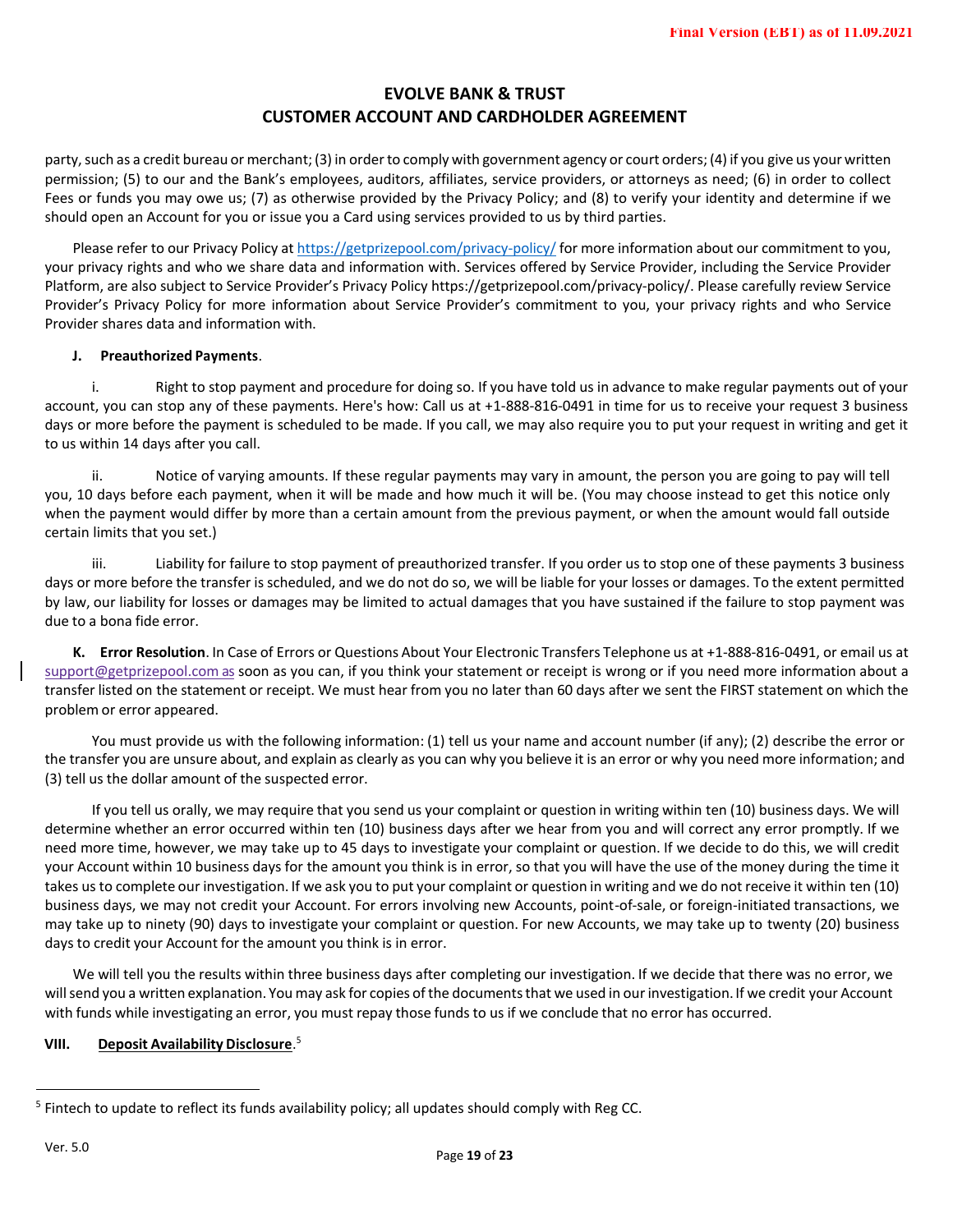When a deposit is made to your Account, the funds may not be available immediately. This Section VIII (Deposit Availability Disclosure) describes when funds will be made available to you.

**A. Delays**. We may delay the availability of fundsfrom certain types of depositsto your Account. There are exceptionsthat may apply in certain circumstances(e.g., if you have overdrawn your Account repeatedly in the last six months or there is an emergency). During the delay, you may not withdraw funds and may not use the funds. We will notify you if we delay the availability of your funds if required by law, and we will tell you when you can expect your funds to be available if required by law.

**B. Deposits**. Any transaction that you conduct on Saturday, Sunday, a federal holiday, or other days on which we are closed will be handled the following business day. If we receive a deposit before 4:00 PM MT on a business day, we will considerthat business day to be the day of your deposit. However, if we receive a deposit after 4:00 PM MT or on a non-business day, we will consider the deposit as having been made the next business day. Deposits may only be made by EFT, which includes direct deposits and ATM Transfers.

**C. Availability of ACH Transfer and EFT Deposits**. Funds from ACH Transfers or EFTs that you initiate through another bank will generally be available on the next business day after the day these ACH Transfer or EFT is deemed to be received by us. An ACH Transfer or EFT debit to a Linked Account or any other external account that we originate on your behalf will generally be made available on the third business day after the date the ACH Transfer or EFT is deemed to be received and processed by us. Once they are available, you can use the funds for EFTs and ACH Transfers. Even after we have made funds available to you and you have withdrawn the funds, you remain responsible if any deposit to your Account is returned, rejected, or otherwise uncollected by the Bank.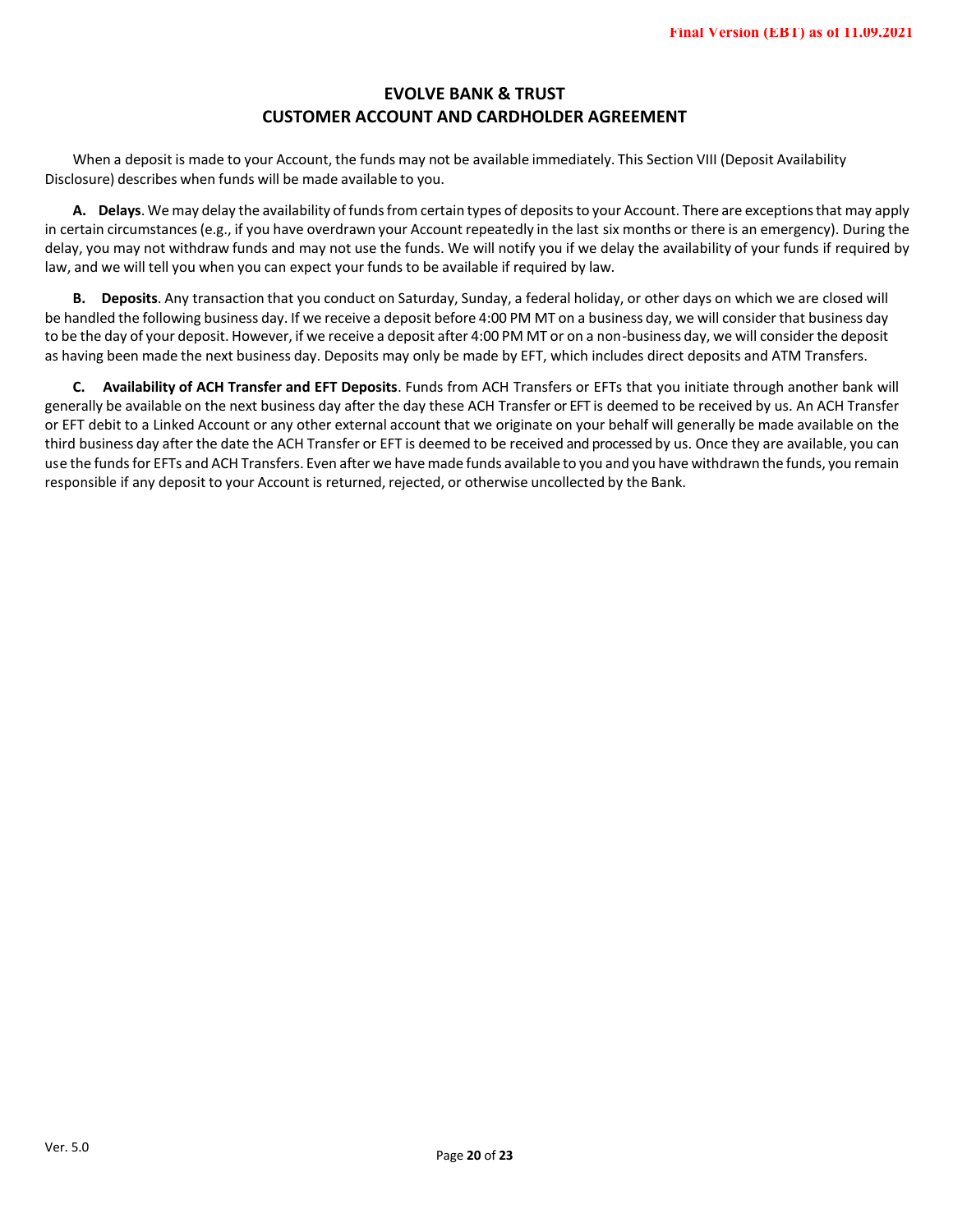### **Exhibit 1 FEE SCHEDULE**

All fee amounts will be withdrawn from your Account and will be assessed as long as there is a remaining balance in your Account, except where prohibited by law.

| Fee Description                                                                                                   | Fee Amount and Frequency                                       |
|-------------------------------------------------------------------------------------------------------------------|----------------------------------------------------------------|
| Cash Withdrawal Fee (applies to both cash<br>withdrawals made at an ATM and at any at<br>participating merchant * | \$2.50 (per transaction) out-of-network ATM<br>withdrawal fee. |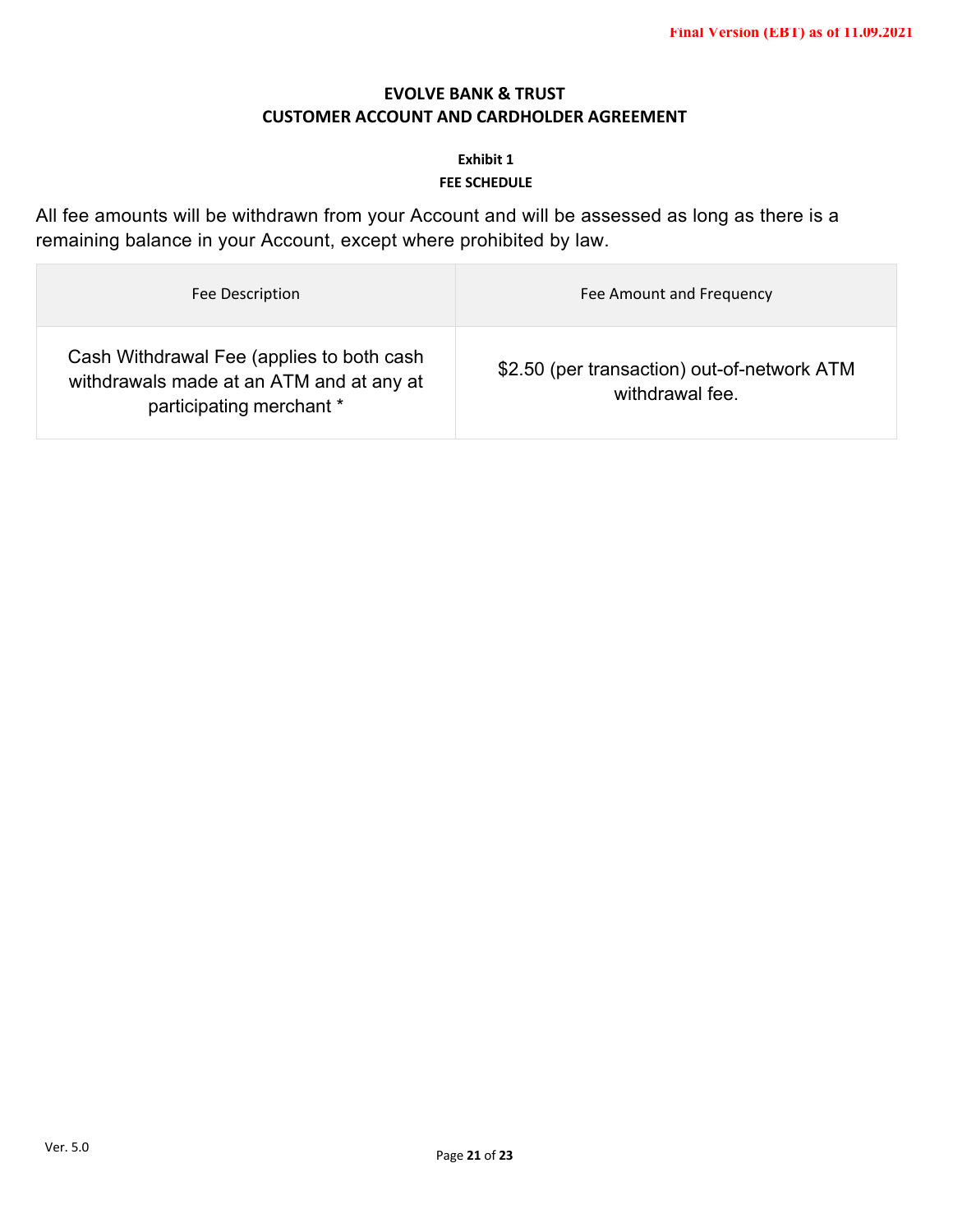### **Exhibit 2**

### **TRANSACTION LIMITS**

| <b>Withdrawal Method</b>                   | <b>Limitations for New</b><br><b>Accounts</b>                              | <b>Limitations for Your</b><br><b>Account</b>                             |
|--------------------------------------------|----------------------------------------------------------------------------|---------------------------------------------------------------------------|
| <b>ATM Withdrawal</b>                      | No Maximum Frequency<br><b>Maximum Amount</b><br>Up to $$500.00$ per day*  | No Maximum Frequency<br><b>Maximum Amount</b><br>Up to $$500.00$ per day* |
| Withdrawals at a participating<br>merchant | No maximum frequency<br><b>Maximum Amount</b><br>Up to \$500 per day*      | No maximum frequency<br><b>Maximum Amount</b><br>Up to $$500$ per day*    |
| Signature and PIN                          | No maximum frequency<br><b>Maximum Amount</b><br>Up to $$2500.00$ per day* | No maximum frequency<br><b>Maximum Amount</b><br>Up to \$2500.00 per day* |